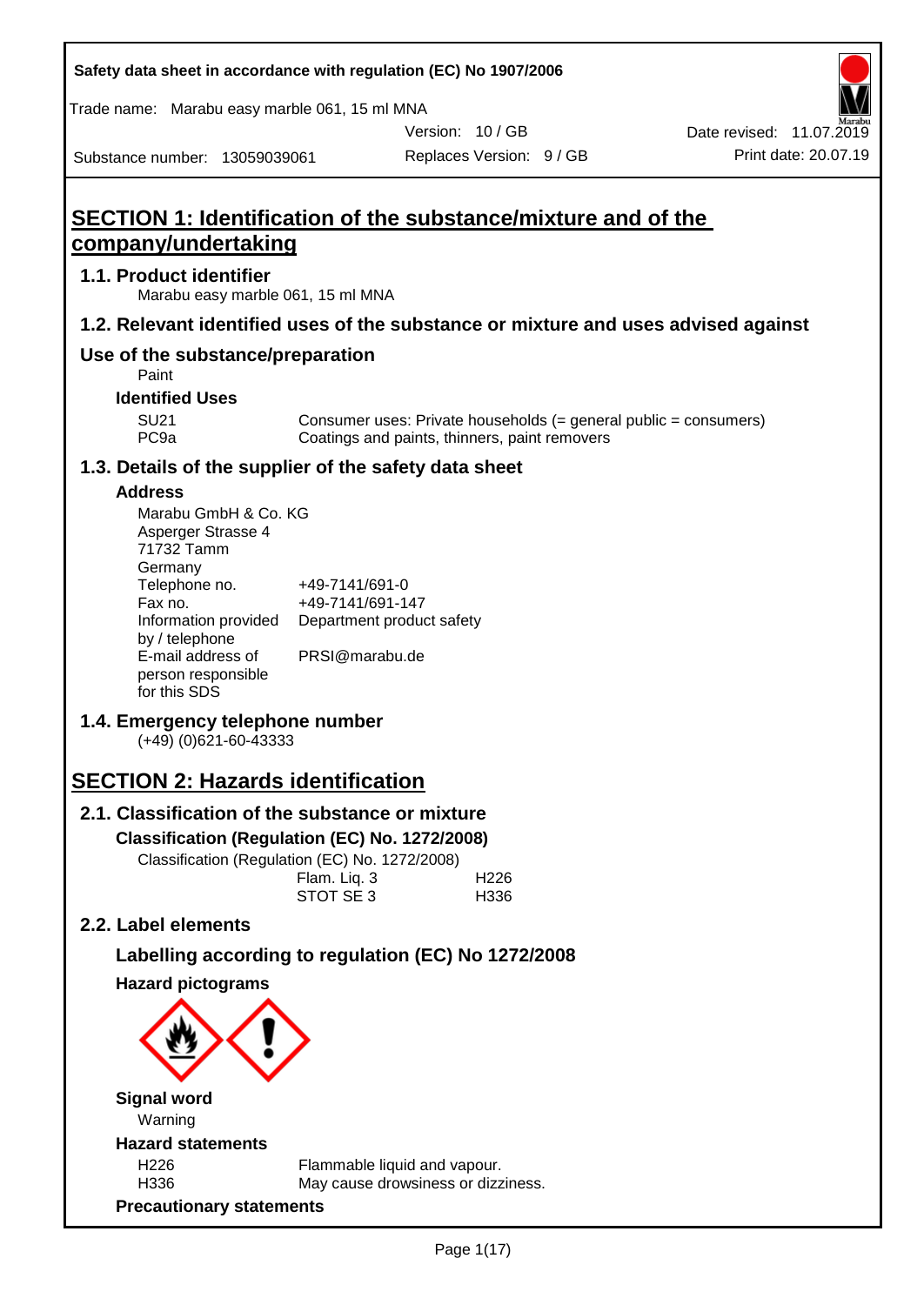| Safety data sheet in accordance with regulation (EC) No 1907/2006                                                                                                                                                                                            |                                                                     |                          |                                                   |    |                                                                               |  |
|--------------------------------------------------------------------------------------------------------------------------------------------------------------------------------------------------------------------------------------------------------------|---------------------------------------------------------------------|--------------------------|---------------------------------------------------|----|-------------------------------------------------------------------------------|--|
| Trade name: Marabu easy marble 061, 15 ml MNA                                                                                                                                                                                                                |                                                                     |                          |                                                   |    |                                                                               |  |
|                                                                                                                                                                                                                                                              |                                                                     | Version: 10/GB           |                                                   |    | Date revised: 11.07.2019                                                      |  |
| Substance number: 13059039061                                                                                                                                                                                                                                |                                                                     | Replaces Version: 9 / GB |                                                   |    | Print date: 20.07.19                                                          |  |
| P <sub>101</sub><br>If medical advice is needed, have product container or label at hand.<br>P <sub>102</sub><br>Keep out of reach of children.<br>P210<br>Keep away from heat, hot surfaces, sparks, open flames and other ignition<br>sources. No smoking. |                                                                     |                          |                                                   |    |                                                                               |  |
| P <sub>271</sub><br>P405                                                                                                                                                                                                                                     | Use only outdoors or in a well-ventilated area.<br>Store locked up. |                          |                                                   |    |                                                                               |  |
| P501.9                                                                                                                                                                                                                                                       | Dispose of contents/container as problematic waste.                 |                          |                                                   |    |                                                                               |  |
| Hazardous component(s) to be indicated on label (Regulation (EC) No. 1272/2008)<br>contains                                                                                                                                                                  | 2% aromatics;2-Methoxy-1-methylethyl acetate                        |                          |                                                   |    | 1-Methoxy-2-propanol; Hydrocarbons, C9-C11, n-alkanes, isoalkanes, cyclics, < |  |
| 2.3. Other hazards<br>No special hazards have to be mentioned.                                                                                                                                                                                               |                                                                     |                          |                                                   |    |                                                                               |  |
| <b>SECTION 3: Composition/information on ingredients</b>                                                                                                                                                                                                     |                                                                     |                          |                                                   |    |                                                                               |  |
| 3.2. Mixtures                                                                                                                                                                                                                                                |                                                                     |                          |                                                   |    |                                                                               |  |
| <b>Chemical characterization</b>                                                                                                                                                                                                                             |                                                                     |                          |                                                   |    |                                                                               |  |
| Paint based on alkyd resins and on solvents                                                                                                                                                                                                                  |                                                                     |                          |                                                   |    |                                                                               |  |
| <b>Hazardous ingredients</b>                                                                                                                                                                                                                                 |                                                                     |                          |                                                   |    |                                                                               |  |
| 1-Methoxy-2-propanol<br>CAS No.                                                                                                                                                                                                                              | 107-98-2                                                            |                          |                                                   |    |                                                                               |  |
| EINECS no.                                                                                                                                                                                                                                                   | 203-539-1                                                           |                          |                                                   |    |                                                                               |  |
| Registration no.<br>Concentration                                                                                                                                                                                                                            | 01-2119457435-35<br>$>=$                                            | 25                       | $\overline{\phantom{0}}$                          | 50 | %                                                                             |  |
| Classification (Regulation (EC) No. 1272/2008)                                                                                                                                                                                                               | STOT SE 3<br>Flam. Liq. 3                                           |                          | H336<br>H <sub>226</sub>                          |    |                                                                               |  |
| 2-Methoxy-1-methylethyl acetate                                                                                                                                                                                                                              |                                                                     |                          |                                                   |    |                                                                               |  |
| CAS No.<br>EINECS no.                                                                                                                                                                                                                                        | 108-65-6<br>203-603-9                                               |                          |                                                   |    |                                                                               |  |
| Registration no.<br>Concentration                                                                                                                                                                                                                            | 01-2119475791-29<br>$=$                                             | 10                       | $\overline{\phantom{0}}$                          | 20 | %                                                                             |  |
| Classification (Regulation (EC) No. 1272/2008)                                                                                                                                                                                                               | Flam. Liq. 3<br>STOT SE 3                                           |                          | H <sub>226</sub><br>H336                          |    |                                                                               |  |
| Hydrocarbons, C9-C11, n-alkanes, isoalkanes, cyclics, < 2% aromatics<br>CAS No.                                                                                                                                                                              | 64742-48-9                                                          |                          |                                                   |    |                                                                               |  |
| EINECS no.<br>Registration no.<br>Concentration                                                                                                                                                                                                              | 265-150-3<br>01-2119463258-33 (LIST NUMBER 919-857-5)<br>$>=$       | 10                       | $\overline{\phantom{0}}$                          | 20 | %                                                                             |  |
| Classification (Regulation (EC) No. 1272/2008)                                                                                                                                                                                                               | Asp. Tox. 1<br>Flam. Liq. 3<br>STOT SE 3                            |                          | H304<br>H <sub>226</sub><br>H336<br><b>EUH066</b> |    |                                                                               |  |
| 2-Butoxyethyl acetate<br>CAS No.<br>EINECS no.                                                                                                                                                                                                               | 112-07-2<br>203-933-3                                               |                          |                                                   |    |                                                                               |  |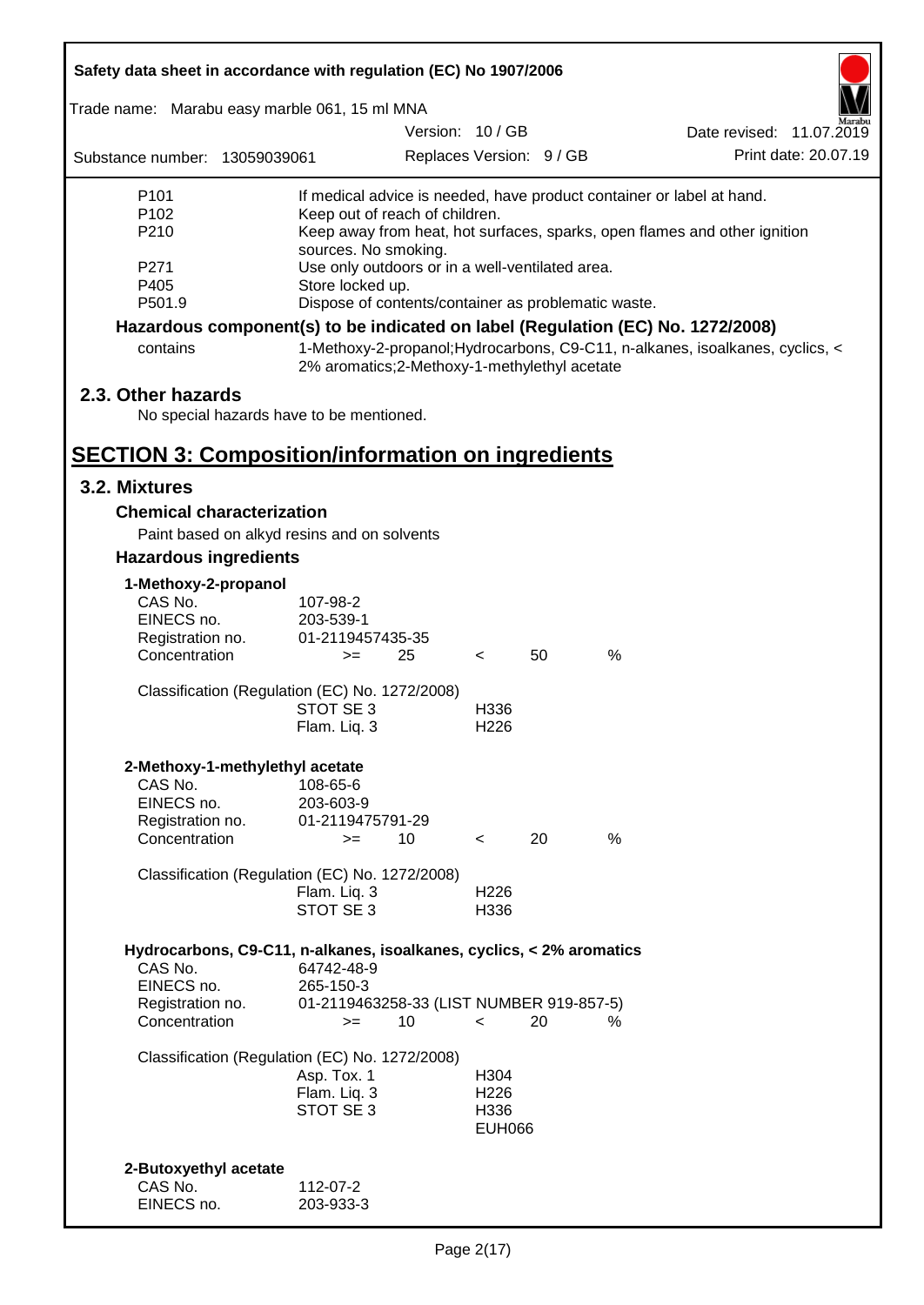| Safety data sheet in accordance with regulation (EC) No 1907/2006<br>Trade name: Marabu easy marble 061, 15 ml MNA<br>Marabu<br>Version: 10/GB<br>Date revised: 11.07.2019<br>Print date: 20.07.19<br>Replaces Version: 9 / GB |                                                                     |     |                                                          |     |               |  |  |
|--------------------------------------------------------------------------------------------------------------------------------------------------------------------------------------------------------------------------------|---------------------------------------------------------------------|-----|----------------------------------------------------------|-----|---------------|--|--|
| Substance number: 13059039061                                                                                                                                                                                                  |                                                                     |     |                                                          |     |               |  |  |
| Registration no.<br>Concentration                                                                                                                                                                                              | 01-2119475112-47<br>$>=$                                            | 1   | $\prec$                                                  | 10  | $\%$          |  |  |
| Classification (Regulation (EC) No. 1272/2008)                                                                                                                                                                                 | Acute Tox, 4<br>Acute Tox. 4<br>Acute Tox. 4                        |     | H332<br>H <sub>3</sub> 12<br>H302                        |     |               |  |  |
| 2-Methoxypropanol<br>CAS No.<br>EINECS no.<br>Concentration                                                                                                                                                                    | 1589-47-5<br>216-455-5<br>$>=$                                      | 0,1 | $\lt$                                                    | 0,3 | $\frac{0}{0}$ |  |  |
| Classification (Regulation (EC) No. 1272/2008)                                                                                                                                                                                 | Skin Irrit. 2<br>STOT SE3<br>Repr. 1B<br>Flam. Liq. 3<br>Eye Dam. 1 |     | H315<br>H335<br><b>H360D</b><br>H <sub>226</sub><br>H318 |     |               |  |  |

# **SECTION 4: First aid measures**

## **4.1. Description of first aid measures**

## **General information**

In all cases of doubt, or when symptoms persist, seek medical attention. Never give anything by mouth to an unconscious person. If unconscious place in recovery position and seek medical advice.

## **After inhalation**

Remove to fresh air, keep patient warm and at rest. If breathing is irregular or stopped, administer artificial respiration.

## **After skin contact**

Remove contaminated clothing. Wash skin thoroughly with soap and water or use recognised skin cleanser. Do NOT use solvents or thinners.

## **After eye contact**

Remove contact lenses, irrigate copiously with clean, fresh water, holding the eyelids apart for at least 10 minutes and seek immediate medical advice.

#### **After ingestion**

If accidentally swallowed rinse the mouth with plenty of water (only if the person is conscious) and obtain immediate medical attention. Keep at rest. Do NOT induce vomiting.

#### **4.2. Most important symptoms and effects, both acute and delayed** Until now no symptoms known so far.

# **4.3. Indication of any immediate medical attention and special treatment needed**

## **Hints for the physician / treatment**

Treat symptomatically

# **SECTION 5: Firefighting measures**

## **5.1. Extinguishing media**

## **Suitable extinguishing media**

Recommended: alcohol resistant foam, CO2, powders, water spray/mist, Not be used for safety reasons: water jet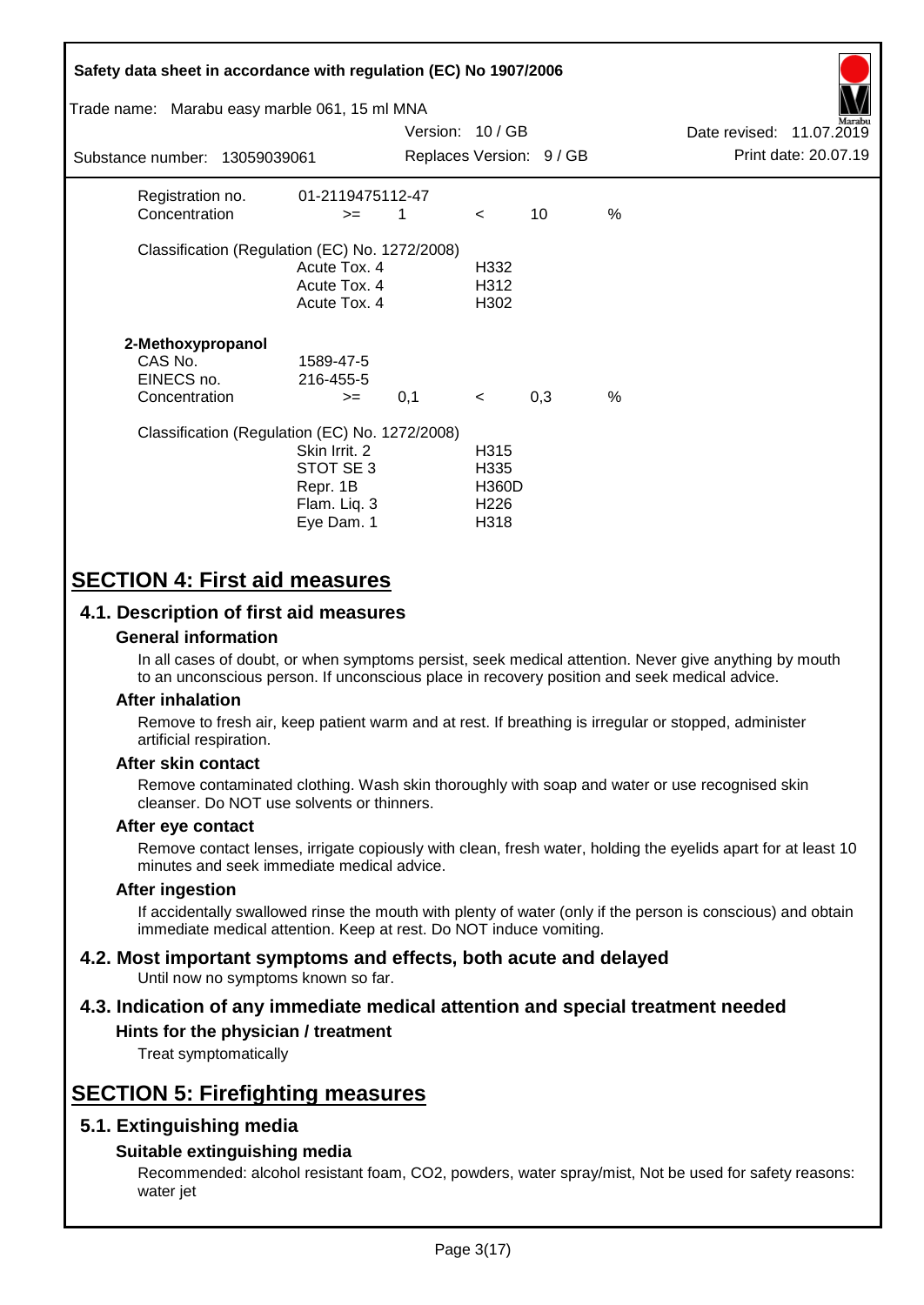**Safety data sheet in accordance with regulation (EC) No 1907/2006**

Trade name: Marabu easy marble 061, 15 ml MNA

Version: 10 / GB

Replaces Version: 9 / GB Print date: 20.07.19 Date revised: 11.07.2019

Substance number: 13059039061

## **5.2. Special hazards arising from the substance or mixture**

In the event of fire the following can be released: Carbon monoxide (CO); Carbon dioxide (CO2); dense black smoke; Nitrogen oxides (NOx)

## **5.3. Advice for firefighters**

## **Special protective equipment for fire-fighting**

Cool closed containers exposed to fire with water. Do not allow run-off from fire fighting to enter drains or water courses.

# **SECTION 6: Accidental release measures**

## **6.1. Personal precautions, protective equipment and emergency procedures**

Exclude sources of ignition and ventilate the area. Avoid breathing vapours. Refer to protective measures listed in Sections 7 and 8.

## **6.2. Environmental precautions**

Do not allow to enter drains or waterways. If the product contaminates lakes, rivers or sewage, inform appropriate authorities in accordance with local regulations.

## **6.3. Methods and material for containment and cleaning up**

Contain and collect spillage with non-combustible absorbent materials, e.g. sand, earth, vermiculite, diatomaceous earth and place in container for disposal according to local regulations (see section 13). Clean preferably with a detergent - avoid use of solvents.

## **6.4. Reference to other sections**

Information regarding Safe handling, see Section 7. Information regarding personal protective measures, see Section 8. Information regarding waste disposal, see Section 13.

# **SECTION 7: Handling and storage**

## **7.1. Precautions for safe handling**

## **Advice on safe handling**

Prevent the creation of flammable or explosive concentrations of vapour in air and avoid vapour concentration higher than the occupational exposure limits. In addition, the product should only be used in areas from which all naked lights and other sources of ignition have been excluded. Electrical equipment should be protected to the appropriate standard. Mixture may charge electrostatically: always use earthing leads when transferring from one container to another. Operators should wear anti-static footwear and clothing and floors should be of the conducting type. Isolate from sources of heat, sparks and open flame. No sparking tools should be used. Avoid skin and eye contact. Avoid the inhalation of particulates and spray mist arising from the application of this mixture. Smoking, eating and drinking shall be prohibited in application area. For personal protection see Section 8. Never use pressure to empty: container is not a pressure vessel. Always keep in containers of same material as the original one. Comply with the health and safety at work laws. Do not allow to enter drains or water courses.

## **Advice on protection against fire and explosion**

Vapours are heavier than air and may spread along floors. Vapours may form explosive mixtures with air.

## **Classification of fires / temperature class / Ignition group / Dust explosion class**

Temperature class T4

Classification of fires B (Combustible liquid substances)

## **7.2. Conditions for safe storage, including any incompatibilities Requirements for storage rooms and vessels**

Electrical installations/working materials must comply with the local applied technological safety standards. Storage rooms in which filling operations take place must have a conducting floor. Store in accordance with national regulation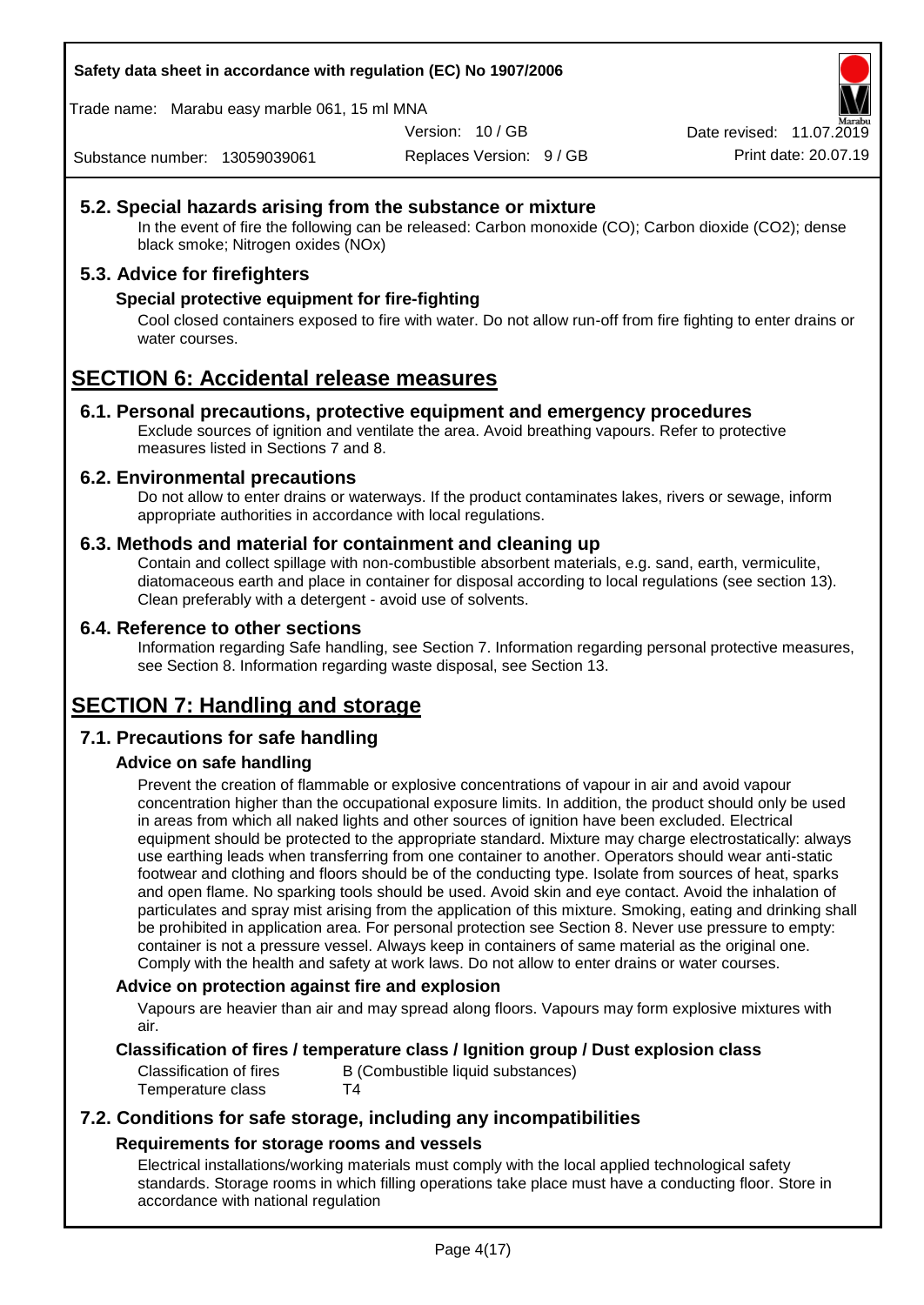| Safety data sheet in accordance with regulation (EC) No 1907/2006                               |             |                                          |     |                                                                                                                                                                                                                |  |  |
|-------------------------------------------------------------------------------------------------|-------------|------------------------------------------|-----|----------------------------------------------------------------------------------------------------------------------------------------------------------------------------------------------------------------|--|--|
| Trade name: Marabu easy marble 061, 15 ml MNA                                                   |             |                                          |     | Aarabu                                                                                                                                                                                                         |  |  |
|                                                                                                 |             | Version: 10/GB                           |     | Date revised: 11.07.2019                                                                                                                                                                                       |  |  |
| Substance number: 13059039061                                                                   |             | Replaces Version: 9 / GB                 |     | Print date: 20.07.19                                                                                                                                                                                           |  |  |
| Hints on storage assembly                                                                       |             |                                          |     |                                                                                                                                                                                                                |  |  |
| Store away from oxidising agents, from strongly alkaline and strongly acid materials.           |             |                                          |     |                                                                                                                                                                                                                |  |  |
| <b>Further information on storage conditions</b>                                                |             |                                          |     |                                                                                                                                                                                                                |  |  |
| Observe label precautions. Store between 15 and 30 °C in a dry, well ventilated place away from |             |                                          |     |                                                                                                                                                                                                                |  |  |
| kept upright to prevent leakage.                                                                |             |                                          |     | sources of heat and direct sunlight. Keep container tightly closed. Keep away from sources of ignition.<br>No smoking. Prevent unauthorised access. Containers which are opened must be carefully resealed and |  |  |
| 7.3. Specific end use(s)<br>Paint                                                               |             |                                          |     |                                                                                                                                                                                                                |  |  |
| <b>SECTION 8: Exposure controls/personal protection ***</b>                                     |             |                                          |     |                                                                                                                                                                                                                |  |  |
| 8.1. Control parameters                                                                         |             |                                          |     |                                                                                                                                                                                                                |  |  |
| <b>Exposure limit values ***</b>                                                                |             |                                          |     |                                                                                                                                                                                                                |  |  |
| 2-Methoxy-1-methylethyl acetate<br>List                                                         |             |                                          |     |                                                                                                                                                                                                                |  |  |
| <b>Type</b>                                                                                     | EH40<br>WEL |                                          |     |                                                                                                                                                                                                                |  |  |
| Value                                                                                           | 274         | mg/m <sup>3</sup>                        | 50  | ppm(V)                                                                                                                                                                                                         |  |  |
| Short term exposure limit                                                                       | 548         | mg/m <sup>3</sup>                        | 100 | ppm(V)                                                                                                                                                                                                         |  |  |
| Skin resorption / sensibilisation: Sk;                                                          |             | <b>Status: 2011</b>                      |     |                                                                                                                                                                                                                |  |  |
| 1-Methoxy-2-propanol                                                                            |             |                                          |     |                                                                                                                                                                                                                |  |  |
| List                                                                                            | EH40        |                                          |     |                                                                                                                                                                                                                |  |  |
| <b>Type</b>                                                                                     | WEL         |                                          |     |                                                                                                                                                                                                                |  |  |
| Value                                                                                           | 375<br>560  | mg/m <sup>3</sup>                        | 100 | ppm(V)                                                                                                                                                                                                         |  |  |
| Short term exposure limit<br>Skin resorption / sensibilisation: Sk;                             |             | mg/m <sup>3</sup><br><b>Status: 2011</b> | 150 | ppm(V)                                                                                                                                                                                                         |  |  |
| 2-Butoxyethyl acetate                                                                           |             |                                          |     |                                                                                                                                                                                                                |  |  |
| List                                                                                            | EH40        |                                          |     |                                                                                                                                                                                                                |  |  |
| Type                                                                                            | WEL         |                                          |     |                                                                                                                                                                                                                |  |  |
| Value                                                                                           | 133         |                                          | 20  | ppm(V)                                                                                                                                                                                                         |  |  |
| Short term exposure limit                                                                       | 332         |                                          | 50  | ppm(V)                                                                                                                                                                                                         |  |  |
| Skin resorption / sensibilisation: Sk;                                                          |             | <b>Status: 2011</b>                      |     |                                                                                                                                                                                                                |  |  |
| Derived No/Minimal Effect Levels (DNEL/DMEL) ***                                                |             |                                          |     |                                                                                                                                                                                                                |  |  |
| 2-Methoxy-1-methylethyl acetate                                                                 |             |                                          |     |                                                                                                                                                                                                                |  |  |
| Type of value                                                                                   |             | Derived No Effect Level (DNEL)           |     |                                                                                                                                                                                                                |  |  |
| Reference group                                                                                 |             | Worker                                   |     |                                                                                                                                                                                                                |  |  |
| Duration of exposure                                                                            |             | Long term<br>dermal                      |     |                                                                                                                                                                                                                |  |  |
| Route of exposure<br>Mode of action                                                             |             | Systemic effects                         |     |                                                                                                                                                                                                                |  |  |
| Concentration                                                                                   |             | 796                                      |     | mg/kg/d                                                                                                                                                                                                        |  |  |
| Type of value                                                                                   |             | Derived No Effect Level (DNEL)           |     |                                                                                                                                                                                                                |  |  |
| Reference group                                                                                 |             | Worker                                   |     |                                                                                                                                                                                                                |  |  |
| Duration of exposure                                                                            |             | Long term                                |     |                                                                                                                                                                                                                |  |  |
| Route of exposure                                                                               |             | inhalative                               |     |                                                                                                                                                                                                                |  |  |
| Mode of action<br>Concentration                                                                 |             | Systemic effects<br>275                  |     | mg/m <sup>3</sup>                                                                                                                                                                                              |  |  |
| Type of value                                                                                   |             | Derived No Effect Level (DNEL)           |     |                                                                                                                                                                                                                |  |  |
| Reference group                                                                                 |             | Consumer                                 |     |                                                                                                                                                                                                                |  |  |
| Duration of exposure                                                                            |             | Long term                                |     |                                                                                                                                                                                                                |  |  |
| Route of exposure                                                                               |             | dermal                                   |     |                                                                                                                                                                                                                |  |  |
| Mode of action                                                                                  |             | Systemic effects                         |     |                                                                                                                                                                                                                |  |  |
| Concentration                                                                                   |             | 320                                      |     | mg/kg/d                                                                                                                                                                                                        |  |  |

 $\Gamma$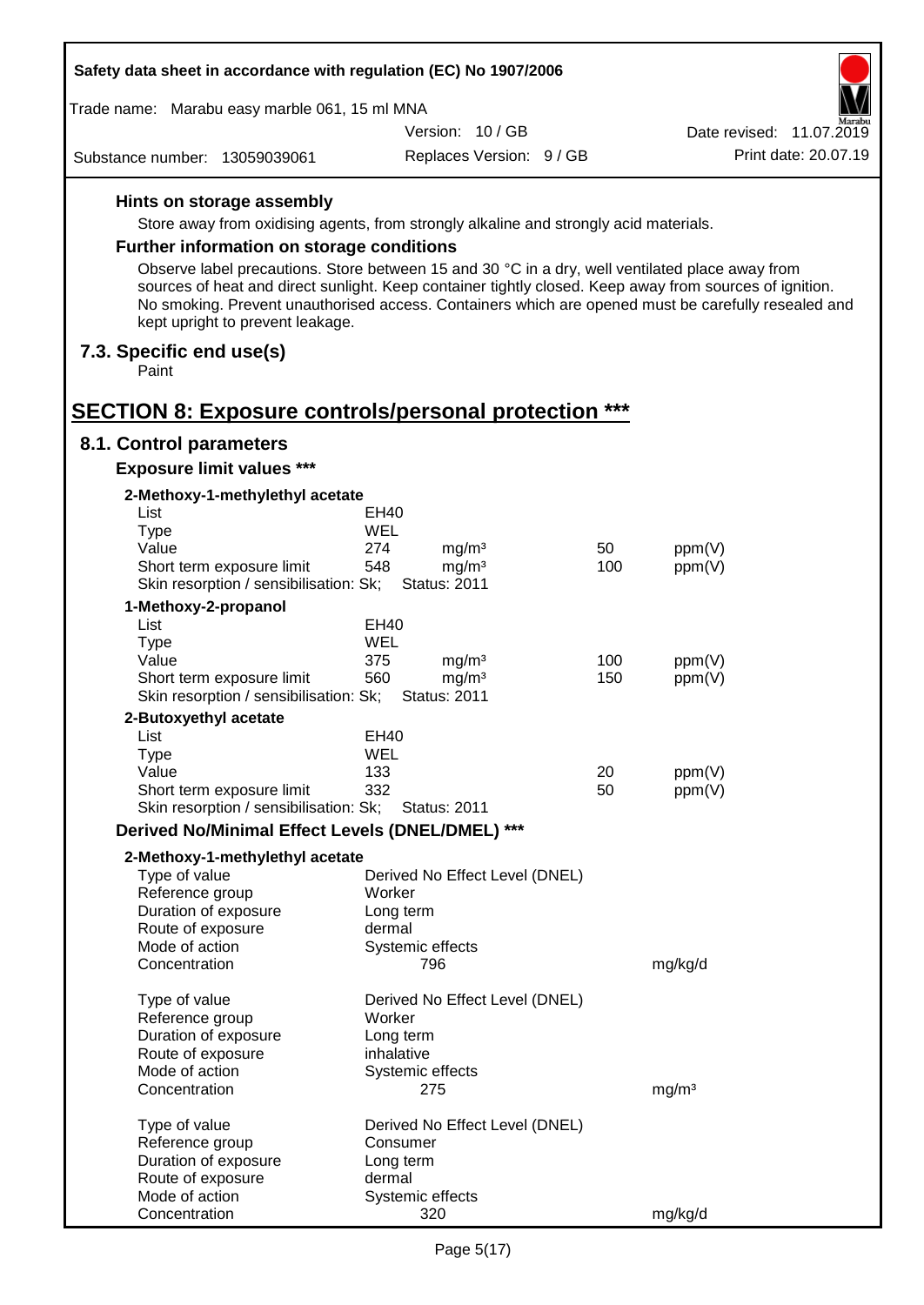| Safety data sheet in accordance with regulation (EC) No 1907/2006 |                                                         |                          |  |  |  |  |
|-------------------------------------------------------------------|---------------------------------------------------------|--------------------------|--|--|--|--|
| Trade name: Marabu easy marble 061, 15 ml MNA                     | Version: 10/GB                                          |                          |  |  |  |  |
|                                                                   |                                                         | Date revised: 11.07.2019 |  |  |  |  |
| Substance number: 13059039061                                     | Replaces Version: 9 / GB                                | Print date: 20.07.19     |  |  |  |  |
| Type of value                                                     | Derived No Effect Level (DNEL)                          |                          |  |  |  |  |
| Reference group                                                   | Consumer                                                |                          |  |  |  |  |
| Duration of exposure                                              | Long term                                               |                          |  |  |  |  |
| Route of exposure                                                 | inhalative                                              |                          |  |  |  |  |
| Mode of action                                                    | Systemic effects                                        |                          |  |  |  |  |
| Concentration                                                     | 33                                                      | mg/m <sup>3</sup>        |  |  |  |  |
| Type of value                                                     | Derived No Effect Level (DNEL)                          |                          |  |  |  |  |
| Reference group                                                   | Consumer                                                |                          |  |  |  |  |
| Duration of exposure                                              | Long term                                               |                          |  |  |  |  |
| Route of exposure                                                 | inhalative                                              |                          |  |  |  |  |
| Mode of action                                                    | Local effects                                           |                          |  |  |  |  |
| Concentration                                                     | 33                                                      | mg/m <sup>3</sup>        |  |  |  |  |
| Type of value                                                     | Derived No Effect Level (DNEL)                          |                          |  |  |  |  |
| Reference group                                                   | Consumer                                                |                          |  |  |  |  |
| Duration of exposure                                              | Long term                                               |                          |  |  |  |  |
| Route of exposure                                                 | oral                                                    |                          |  |  |  |  |
| Mode of action                                                    | Systemic effects                                        |                          |  |  |  |  |
| Concentration                                                     | 36                                                      | mg/kg/d                  |  |  |  |  |
| Type of value                                                     | Derived No Effect Level (DNEL)                          |                          |  |  |  |  |
| Reference group                                                   | Worker                                                  |                          |  |  |  |  |
| Duration of exposure                                              | Lifetime                                                |                          |  |  |  |  |
| Route of exposure                                                 | inhalative                                              |                          |  |  |  |  |
| Mode of action                                                    | Local effects                                           |                          |  |  |  |  |
| Concentration                                                     | 550                                                     | mg/m <sup>3</sup>        |  |  |  |  |
| 2-Butoxyethyl acetate                                             |                                                         |                          |  |  |  |  |
| Reference substance                                               | 2-Butoxyethyl acetate                                   |                          |  |  |  |  |
| Type of value                                                     | Derived No Effect Level (DNEL)                          |                          |  |  |  |  |
| Reference group                                                   | Worker                                                  |                          |  |  |  |  |
| Duration of exposure                                              | Long term                                               |                          |  |  |  |  |
| Route of exposure                                                 | inhalative                                              |                          |  |  |  |  |
| Mode of action                                                    | Systemic effects                                        |                          |  |  |  |  |
| Concentration                                                     | 133                                                     | mg/m <sup>3</sup>        |  |  |  |  |
|                                                                   | 2-Butoxyethyl acetate                                   |                          |  |  |  |  |
| Type of value                                                     | Derived No Effect Level (DNEL)                          |                          |  |  |  |  |
| Reference group                                                   | Worker                                                  |                          |  |  |  |  |
| Duration of exposure                                              | Short term                                              |                          |  |  |  |  |
| Route of exposure                                                 | inhalative                                              |                          |  |  |  |  |
| Mode of action                                                    | Local effects                                           |                          |  |  |  |  |
| Concentration                                                     | 333                                                     | mg/m <sup>3</sup>        |  |  |  |  |
|                                                                   | 2-Butoxyethyl acetate                                   |                          |  |  |  |  |
| Type of value                                                     | Derived No Effect Level (DNEL)                          |                          |  |  |  |  |
| Reference group                                                   | Worker                                                  |                          |  |  |  |  |
| Duration of exposure                                              | Long term                                               |                          |  |  |  |  |
| Route of exposure                                                 | dermal                                                  |                          |  |  |  |  |
| Mode of action                                                    | Systemic effects                                        |                          |  |  |  |  |
| Concentration                                                     | 169                                                     | mg/kg/d                  |  |  |  |  |
|                                                                   |                                                         |                          |  |  |  |  |
| Type of value                                                     | 2-Butoxyethyl acetate<br>Derived No Effect Level (DNEL) |                          |  |  |  |  |
| Reference group                                                   | Worker                                                  |                          |  |  |  |  |
|                                                                   |                                                         |                          |  |  |  |  |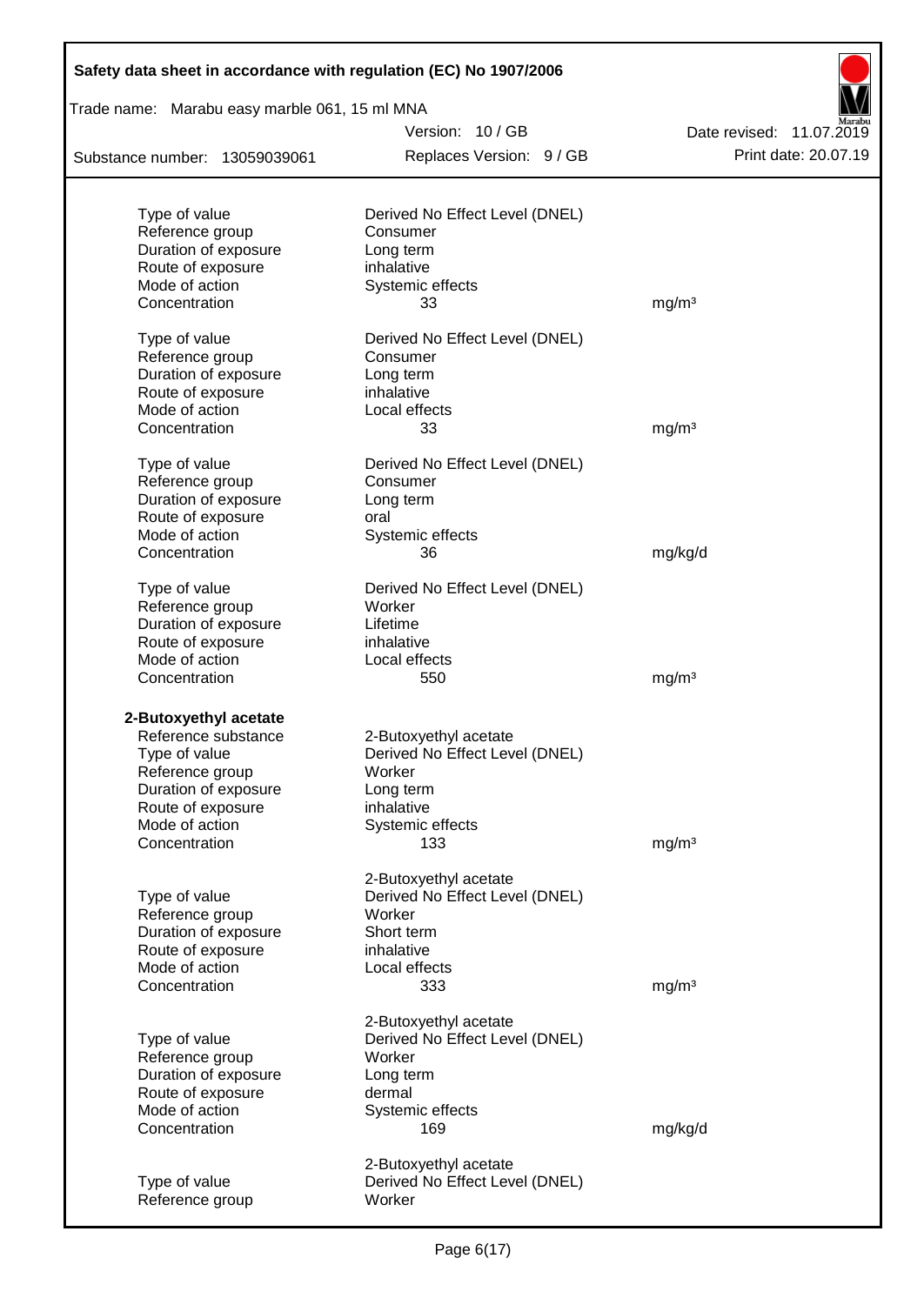| Safety data sheet in accordance with regulation (EC) No 1907/2006 |                                                         |                                                  |  |  |  |  |
|-------------------------------------------------------------------|---------------------------------------------------------|--------------------------------------------------|--|--|--|--|
| Trade name: Marabu easy marble 061, 15 ml MNA                     |                                                         |                                                  |  |  |  |  |
|                                                                   | Version: 10/GB<br>Replaces Version: 9 / GB              | Date revised: 11.07.2019<br>Print date: 20.07.19 |  |  |  |  |
| Substance number: 13059039061                                     |                                                         |                                                  |  |  |  |  |
| Duration of exposure<br>Route of exposure                         | Short term<br>dermal                                    |                                                  |  |  |  |  |
| Mode of action                                                    | Systemic effects                                        |                                                  |  |  |  |  |
| Concentration                                                     | 120                                                     | mg/kg/d                                          |  |  |  |  |
|                                                                   | 2-Butoxyethyl acetate                                   |                                                  |  |  |  |  |
| Type of value                                                     | Derived No Effect Level (DNEL)                          |                                                  |  |  |  |  |
| Reference group                                                   | <b>General Population</b>                               |                                                  |  |  |  |  |
| Duration of exposure<br>Route of exposure                         | Long term<br>inhalative                                 |                                                  |  |  |  |  |
| Mode of action                                                    | Systemic effects                                        |                                                  |  |  |  |  |
| Concentration                                                     | 80                                                      | mg/m <sup>3</sup>                                |  |  |  |  |
|                                                                   | 2-Butoxyethyl acetate                                   |                                                  |  |  |  |  |
| Type of value                                                     | Derived No Effect Level (DNEL)                          |                                                  |  |  |  |  |
| Reference group                                                   | <b>General Population</b>                               |                                                  |  |  |  |  |
| Duration of exposure<br>Route of exposure                         | Short term<br>inhalative                                |                                                  |  |  |  |  |
| Mode of action                                                    | Local effects                                           |                                                  |  |  |  |  |
| Concentration                                                     | 200                                                     | mg/m <sup>3</sup>                                |  |  |  |  |
|                                                                   | 2-Butoxyethyl acetate                                   |                                                  |  |  |  |  |
| Type of value                                                     | Derived No Effect Level (DNEL)                          |                                                  |  |  |  |  |
| Reference group                                                   | <b>General Population</b>                               |                                                  |  |  |  |  |
| Duration of exposure                                              | Long term                                               |                                                  |  |  |  |  |
| Route of exposure<br>Mode of action                               | dermal<br>Systemic effects                              |                                                  |  |  |  |  |
| Concentration                                                     | 102                                                     | mg/kg/d                                          |  |  |  |  |
|                                                                   | 2-Butoxyethyl acetate                                   |                                                  |  |  |  |  |
| Type of value                                                     | Derived No Effect Level (DNEL)                          |                                                  |  |  |  |  |
| Reference group                                                   | <b>General Population</b>                               |                                                  |  |  |  |  |
| Duration of exposure                                              | Short term                                              |                                                  |  |  |  |  |
| Route of exposure<br>Mode of action                               | dermal<br>Systemic effects                              |                                                  |  |  |  |  |
| Concentration                                                     | 72                                                      | mg/kg/d                                          |  |  |  |  |
|                                                                   |                                                         |                                                  |  |  |  |  |
| Type of value                                                     | 2-Butoxyethyl acetate<br>Derived No Effect Level (DNEL) |                                                  |  |  |  |  |
| Reference group                                                   | <b>General Population</b>                               |                                                  |  |  |  |  |
| Duration of exposure                                              | Long term                                               |                                                  |  |  |  |  |
| Route of exposure                                                 | oral                                                    |                                                  |  |  |  |  |
| Mode of action<br>Concentration                                   | Systemic effects<br>8,6                                 | mg/kg/d                                          |  |  |  |  |
|                                                                   |                                                         |                                                  |  |  |  |  |
| Type of value                                                     | 2-Butoxyethyl acetate<br>Derived No Effect Level (DNEL) |                                                  |  |  |  |  |
| Reference group                                                   | <b>General Population</b>                               |                                                  |  |  |  |  |
| Duration of exposure                                              | Short term                                              |                                                  |  |  |  |  |
| Route of exposure                                                 | oral                                                    |                                                  |  |  |  |  |
| Mode of action<br>Concentration                                   | Systemic effects<br>36                                  | mg/kg/d                                          |  |  |  |  |
|                                                                   |                                                         |                                                  |  |  |  |  |
| 1-Methoxy-2-propanol<br>Type of value                             | Derived No Effect Level (DNEL)                          |                                                  |  |  |  |  |
| Reference group                                                   | Worker                                                  |                                                  |  |  |  |  |
| Duration of exposure                                              | Acute                                                   |                                                  |  |  |  |  |

Г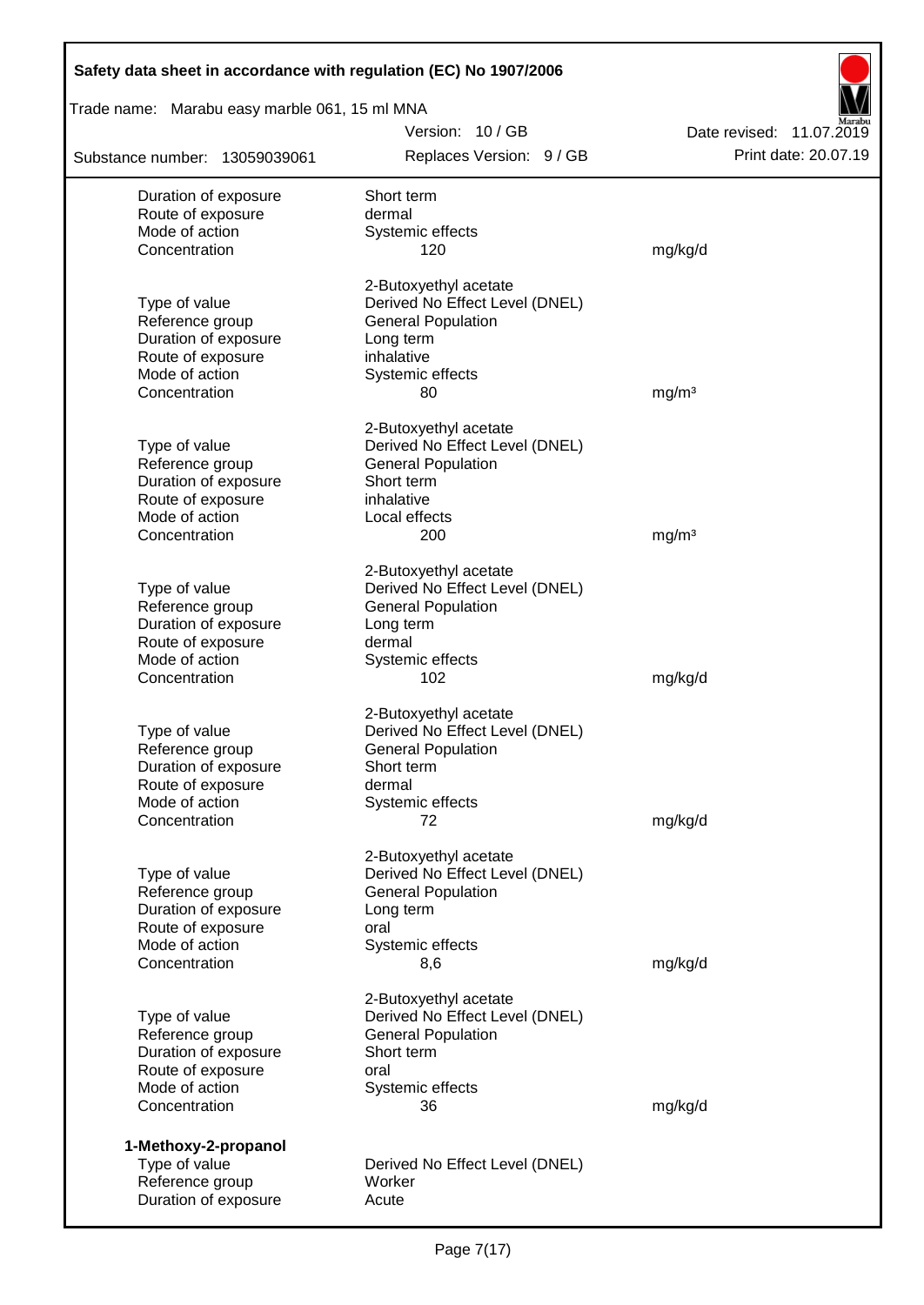| Safety data sheet in accordance with regulation (EC) No 1907/2006 |                                                                      |                          |
|-------------------------------------------------------------------|----------------------------------------------------------------------|--------------------------|
| Trade name: Marabu easy marble 061, 15 ml MNA                     |                                                                      |                          |
|                                                                   | Version: 10/GB                                                       | Date revised: 11.07.2019 |
| Substance number: 13059039061                                     | Replaces Version: 9 / GB                                             | Print date: 20.07.19     |
| Route of exposure                                                 | inhalative                                                           |                          |
| Mode of action                                                    | Local effects                                                        |                          |
| Concentration                                                     | 553,5                                                                | mg/m <sup>3</sup>        |
| Type of value                                                     | Derived No Effect Level (DNEL)                                       |                          |
| Reference group                                                   | Worker                                                               |                          |
| Duration of exposure                                              | Long term                                                            |                          |
| Route of exposure                                                 | dermal                                                               |                          |
| Mode of action                                                    | Systemic effects                                                     |                          |
| Concentration                                                     | 50,6                                                                 | mg/person/<br>d          |
| Type of value                                                     | Derived No Effect Level (DNEL)                                       |                          |
| Reference group                                                   | Worker                                                               |                          |
| Duration of exposure                                              | Long term                                                            |                          |
| Route of exposure                                                 | inhalative                                                           |                          |
| Mode of action                                                    | Systemic effects                                                     |                          |
| Concentration                                                     | 369                                                                  | mg/m <sup>3</sup>        |
| Type of value                                                     | Derived No Effect Level (DNEL)                                       |                          |
| Reference group                                                   | <b>General Population</b>                                            |                          |
| Duration of exposure                                              | Long term                                                            |                          |
| Route of exposure                                                 | dermal                                                               |                          |
| Mode of action                                                    | Systemic effects                                                     |                          |
| Concentration                                                     | 18,1                                                                 | mg/kg                    |
| Type of value                                                     | Derived No Effect Level (DNEL)                                       |                          |
| Reference group                                                   | <b>General Population</b>                                            |                          |
| Duration of exposure                                              | Long term                                                            |                          |
| Route of exposure                                                 | inhalative                                                           |                          |
| Mode of action                                                    | Systemic effects                                                     |                          |
| Concentration                                                     | 43,9                                                                 | mg/m <sup>3</sup>        |
| Type of value                                                     | Derived No Effect Level (DNEL)                                       |                          |
| Reference group                                                   | <b>General Population</b>                                            |                          |
| Duration of exposure                                              | Long term                                                            |                          |
| Route of exposure                                                 | oral                                                                 |                          |
| Mode of action                                                    | Systemic effects                                                     |                          |
| Concentration                                                     | 3,3                                                                  | mg/kg/d                  |
|                                                                   | Hydrocarbons, C9-C11, n-alkanes, isoalkanes, cyclics, < 2% aromatics |                          |
| Type of value                                                     | Derived No Effect Level (DNEL)                                       |                          |
| Reference group                                                   | Worker                                                               |                          |
| Duration of exposure                                              | Long term                                                            |                          |
| Route of exposure                                                 | dermal                                                               |                          |
| Mode of action                                                    | Systemic effects                                                     |                          |
| Concentration                                                     | 300                                                                  | mg/kg                    |
| Type of value                                                     | Derived No Effect Level (DNEL)                                       |                          |
| Reference group                                                   | Consumer                                                             |                          |
| Duration of exposure                                              | Long term                                                            |                          |
| Route of exposure                                                 | oral                                                                 |                          |
| Mode of action                                                    | Systemic effects                                                     |                          |
| Concentration                                                     | 300                                                                  | mg/kg                    |
| Type of value                                                     | Derived No Effect Level (DNEL)                                       |                          |
| Reference group                                                   | Consumer                                                             |                          |
|                                                                   |                                                                      |                          |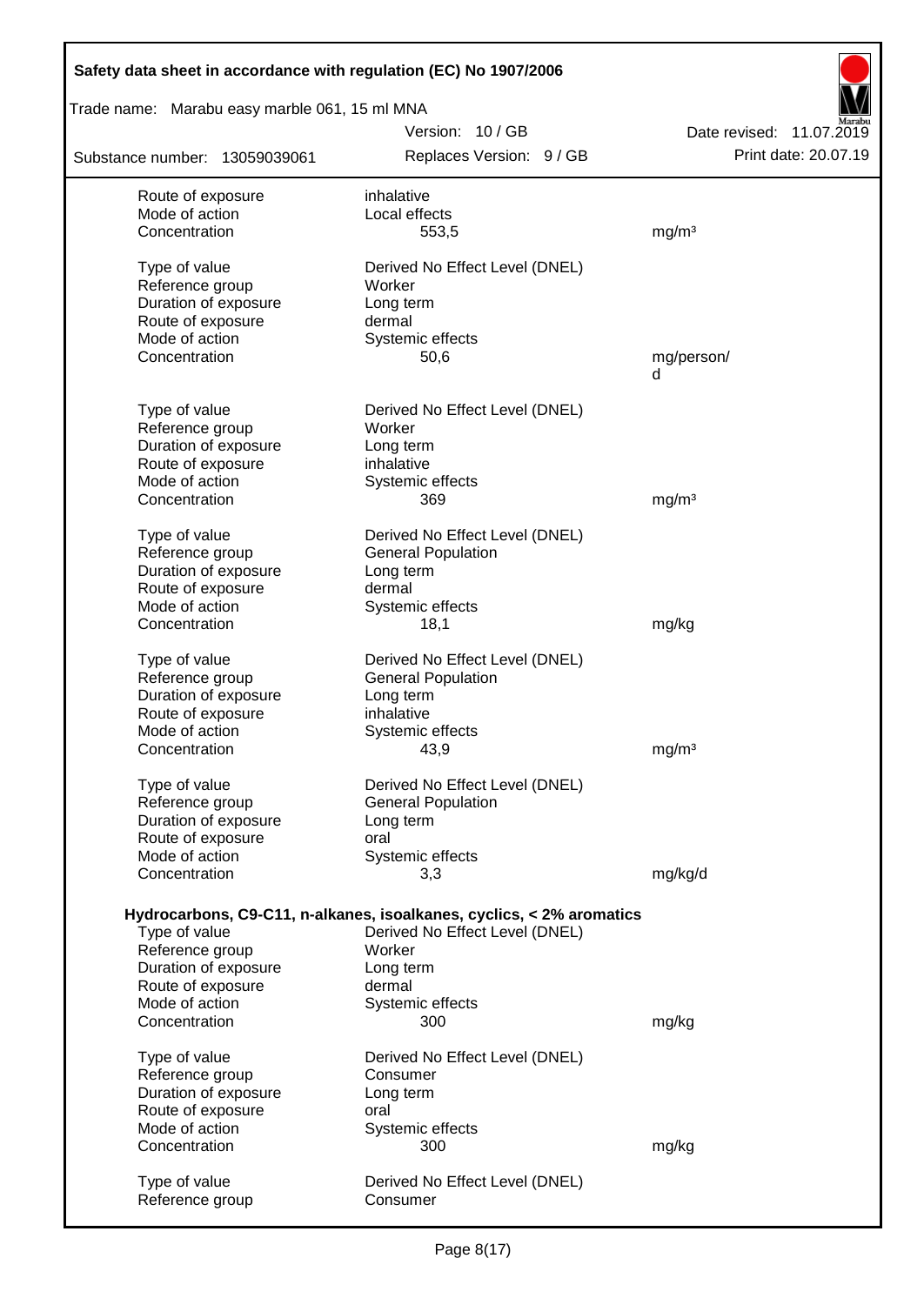| Safety data sheet in accordance with regulation (EC) No 1907/2006 |                                 |                          |  |  |  |  |
|-------------------------------------------------------------------|---------------------------------|--------------------------|--|--|--|--|
| Trade name: Marabu easy marble 061, 15 ml MNA                     |                                 |                          |  |  |  |  |
|                                                                   | Version: 10/GB                  | Date revised: 11.07.2019 |  |  |  |  |
| Substance number: 13059039061                                     | Replaces Version: 9 / GB        | Print date: 20.07.19     |  |  |  |  |
| Duration of exposure                                              | Long term                       |                          |  |  |  |  |
| Route of exposure                                                 | dermal                          |                          |  |  |  |  |
| Mode of action                                                    | Systemic effects                |                          |  |  |  |  |
| Concentration                                                     | 300                             | mg/kg                    |  |  |  |  |
| Type of value                                                     | Derived No Effect Level (DNEL)  |                          |  |  |  |  |
| Reference group                                                   | Consumer                        |                          |  |  |  |  |
| Duration of exposure                                              | Long term                       |                          |  |  |  |  |
| Route of exposure                                                 | inhalative                      |                          |  |  |  |  |
| Mode of action                                                    | Systemic effects                |                          |  |  |  |  |
| Concentration                                                     | 900                             | mg/m <sup>3</sup>        |  |  |  |  |
| Type of value                                                     | Derived No Effect Level (DNEL)  |                          |  |  |  |  |
| Reference group                                                   | Worker                          |                          |  |  |  |  |
| Duration of exposure                                              | Long term                       |                          |  |  |  |  |
| Route of exposure                                                 | inhalative                      |                          |  |  |  |  |
| Mode of action                                                    | Systemic effects                |                          |  |  |  |  |
| Concentration                                                     | 1500                            | mg/m <sup>3</sup>        |  |  |  |  |
| <b>Predicted No Effect Concentration (PNEC)</b>                   |                                 |                          |  |  |  |  |
| 2-Methoxy-1-methylethyl acetate                                   |                                 |                          |  |  |  |  |
| Reference substance                                               | 2-Methoxy-1-methylethyl acetate |                          |  |  |  |  |
| Type of value                                                     | <b>PNEC</b>                     |                          |  |  |  |  |
| <b>Type</b>                                                       | Freshwater                      |                          |  |  |  |  |
| Concentration                                                     | 0,635                           | mg/l                     |  |  |  |  |
| Type of value                                                     | <b>PNEC</b>                     |                          |  |  |  |  |
| <b>Type</b>                                                       | Freshwater sediment             |                          |  |  |  |  |
| Concentration                                                     | 3,29                            | mg/kg                    |  |  |  |  |
| Type of value                                                     | <b>PNEC</b>                     |                          |  |  |  |  |
| Type                                                              | Soil                            |                          |  |  |  |  |
| Concentration                                                     | 0,29                            | mg/kg                    |  |  |  |  |
| Source                                                            | Literature value                |                          |  |  |  |  |
| Type of value                                                     | <b>PNEC</b>                     |                          |  |  |  |  |
| <b>Type</b>                                                       | Sewage treatment plant (STP)    |                          |  |  |  |  |
| Concentration                                                     | 100                             | mg/l                     |  |  |  |  |
| Source                                                            | Literature value                |                          |  |  |  |  |
| Type of value                                                     | <b>PNEC</b>                     |                          |  |  |  |  |
| Type                                                              | Marine sediment                 |                          |  |  |  |  |
| Concentration                                                     | 0,329                           | mg/kg                    |  |  |  |  |
| Source                                                            | Literature value                |                          |  |  |  |  |
| Type of value                                                     | <b>PNEC</b>                     |                          |  |  |  |  |
| <b>Type</b>                                                       | Saltwater                       |                          |  |  |  |  |
| Concentration                                                     | 0,0635                          | mg/l                     |  |  |  |  |
| 2-Butoxyethyl acetate                                             |                                 |                          |  |  |  |  |
| Reference substance                                               | 2-Butoxyethyl acetate           |                          |  |  |  |  |
| Type of value                                                     | <b>PNEC</b>                     |                          |  |  |  |  |
| <b>Type</b>                                                       | Water                           |                          |  |  |  |  |
| Concentration                                                     | 0,304                           | mg/l                     |  |  |  |  |
| Source                                                            | Literature value                |                          |  |  |  |  |
|                                                                   | 2-Butoxyethyl acetate           |                          |  |  |  |  |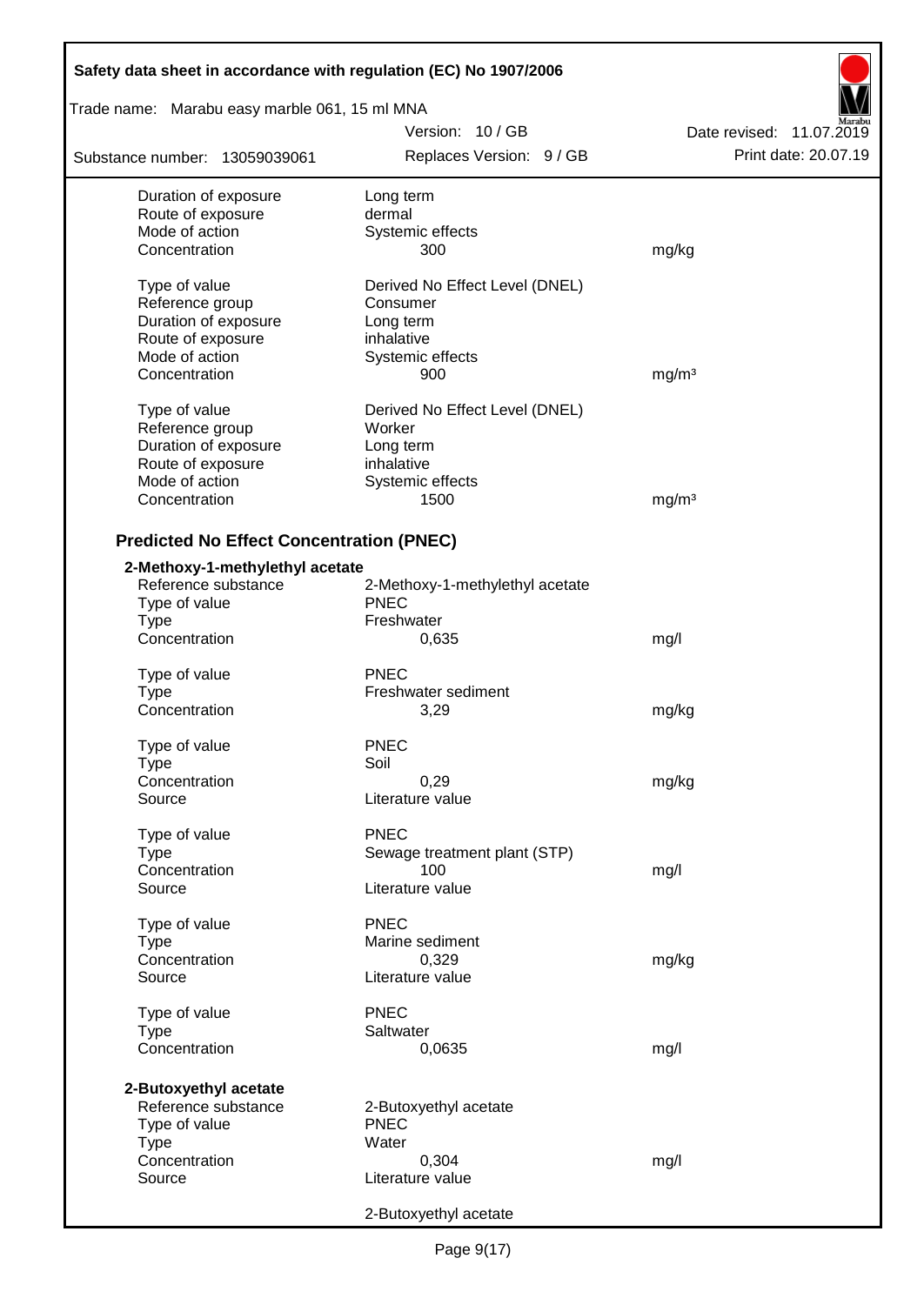| Trade name: Marabu easy marble 061, 15 ml MNA |                                |                          |  |  |  |  |  |  |
|-----------------------------------------------|--------------------------------|--------------------------|--|--|--|--|--|--|
|                                               | Version: 10/GB                 | Date revised: 11.07.2019 |  |  |  |  |  |  |
| Substance number: 13059039061                 | Replaces Version: 9 / GB       | Print date: 20.07.19     |  |  |  |  |  |  |
| Type of value                                 | <b>PNEC</b>                    |                          |  |  |  |  |  |  |
| <b>Type</b>                                   | Aquatic                        |                          |  |  |  |  |  |  |
| Concentration                                 | 0,0304                         | g/l                      |  |  |  |  |  |  |
| Source                                        | Literature value               |                          |  |  |  |  |  |  |
|                                               | 2-Butoxyethyl acetate          |                          |  |  |  |  |  |  |
| Type of value                                 | <b>PNEC</b>                    |                          |  |  |  |  |  |  |
| <b>Type</b>                                   | Sediment                       |                          |  |  |  |  |  |  |
| Concentration<br>Source                       | 2,03<br>Literature value       | mg/kg                    |  |  |  |  |  |  |
|                                               |                                |                          |  |  |  |  |  |  |
|                                               | 2-Butoxyethyl acetate          |                          |  |  |  |  |  |  |
| Type of value                                 | <b>PNEC</b><br>Marine sediment |                          |  |  |  |  |  |  |
| <b>Type</b><br>Concentration                  | 0,203                          | mg/kg                    |  |  |  |  |  |  |
| Source                                        | Literature value               |                          |  |  |  |  |  |  |
|                                               | 2-Butoxyethyl acetate          |                          |  |  |  |  |  |  |
| Type of value                                 | <b>PNEC</b>                    |                          |  |  |  |  |  |  |
| <b>Type</b>                                   | Soil                           |                          |  |  |  |  |  |  |
| Concentration                                 | 0,68                           | mg/kg                    |  |  |  |  |  |  |
| Source                                        | Literature value               |                          |  |  |  |  |  |  |
| 1-Methoxy-2-propanol                          |                                |                          |  |  |  |  |  |  |
| Type of value                                 | <b>PNEC</b>                    |                          |  |  |  |  |  |  |
| <b>Type</b>                                   | Freshwater                     |                          |  |  |  |  |  |  |
| Concentration                                 | 10                             | mg/l                     |  |  |  |  |  |  |
| Type of value                                 | <b>PNEC</b>                    |                          |  |  |  |  |  |  |
| <b>Type</b>                                   | Water                          |                          |  |  |  |  |  |  |
| Concentration                                 | 41,6                           | mg/kg                    |  |  |  |  |  |  |
| Type of value                                 | <b>PNEC</b>                    |                          |  |  |  |  |  |  |
| <b>Type</b>                                   | Sediment                       |                          |  |  |  |  |  |  |
| Concentration                                 | 41,6                           | mg/kg                    |  |  |  |  |  |  |
| Type of value                                 | <b>PNEC</b>                    |                          |  |  |  |  |  |  |
| <b>Type</b>                                   | Marine sediment                |                          |  |  |  |  |  |  |
| Concentration                                 | 4,17                           | mg/kg                    |  |  |  |  |  |  |
| Type of value                                 | <b>PNEC</b>                    |                          |  |  |  |  |  |  |
| <b>Type</b>                                   | Soil                           |                          |  |  |  |  |  |  |
| Concentration                                 | 2,47                           | mg/kg                    |  |  |  |  |  |  |
| Type of value                                 | <b>PNEC</b>                    |                          |  |  |  |  |  |  |
| <b>Type</b>                                   | Sewage treatment plant (STP)   |                          |  |  |  |  |  |  |
| Concentration                                 | 100                            | mg/l                     |  |  |  |  |  |  |

## **8.2. Exposure controls**

## **Exposure controls**

Provide adequate ventilation. Where reasonably practicable this should be achieved by the use of local exhaust ventilation and good general extraction. If these are not sufficient to maintain concentrations of particulates and solvent vapour below the OEL, suitable respiratory protection must be worn.

#### **Respiratory protection**

If workers are exposed to concentrations above the exposure limit they must use appropriate, certified respirators. Full mask, filter A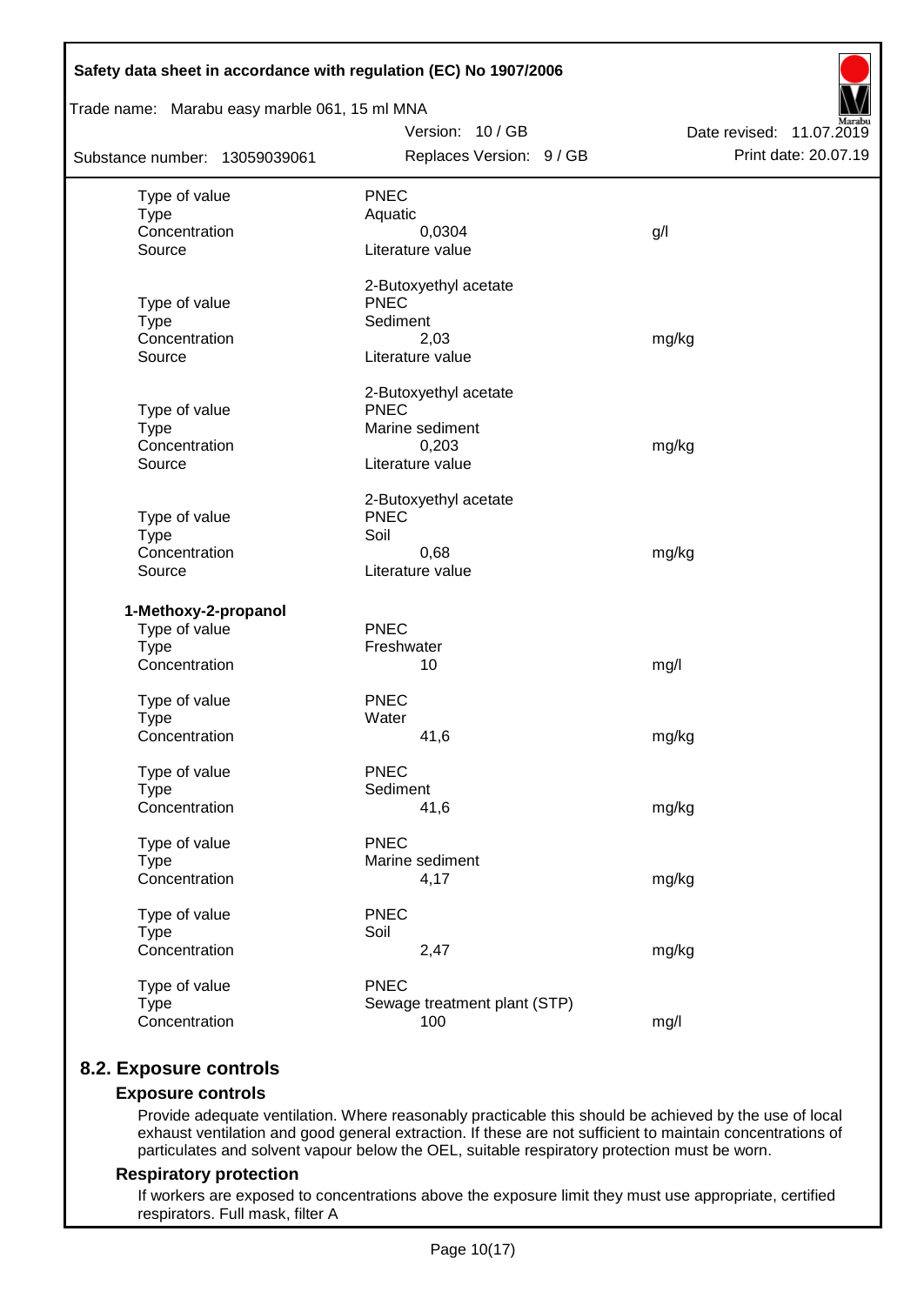| Safety data sheet in accordance with regulation (EC) No 1907/2006                                                     |                           |             |                                                                                                      |
|-----------------------------------------------------------------------------------------------------------------------|---------------------------|-------------|------------------------------------------------------------------------------------------------------|
| Trade name: Marabu easy marble 061, 15 ml MNA                                                                         |                           |             |                                                                                                      |
|                                                                                                                       | Version: 10/GB            |             | Date revised: 11.07.2019                                                                             |
| Substance number: 13059039061                                                                                         | Replaces Version: 9 / GB  |             | Print date: 20.07.19                                                                                 |
| <b>Hand protection</b>                                                                                                |                           |             |                                                                                                      |
| There is no one glove material or combination of materials that will give unlimited resistance to any                 |                           |             |                                                                                                      |
| individual or combination of chemicals.                                                                               |                           |             |                                                                                                      |
| For prolonged or repeated handling nitrile rubber gloves with textile undergloves are required.<br>Material thickness | 0,5<br>mm<br>$\geq$       |             |                                                                                                      |
| Breakthrough time                                                                                                     | 30<br>min<br>$\lt$        |             |                                                                                                      |
| The breakthrough time must be greater than the end use time of the product.                                           |                           |             |                                                                                                      |
| replacement must be followed.                                                                                         |                           |             | The instructions and information provided by the glove manufacturer on use, storage, maintenance and |
| Gloves should be replaced regularly and if there is any sign of damage to the glove material.                         |                           |             |                                                                                                      |
| Always ensure that gloves are free from defects and that they are stored and used correctly.                          |                           |             |                                                                                                      |
| maintenance.                                                                                                          |                           |             | The performance or effectiveness of the glove may be reduced by physical/ chemical damage and poor   |
|                                                                                                                       |                           |             | Barrier creams may help to protect the exposed areas of the skin, they should however not be applied |
| once exposure has occurred.                                                                                           |                           |             |                                                                                                      |
| Eye protection                                                                                                        |                           |             |                                                                                                      |
| Use safety eyewear designed to protect against splash of liquids.                                                     |                           |             |                                                                                                      |
| <b>Body protection</b>                                                                                                |                           |             |                                                                                                      |
| Cotton or cotton/synthetic overalls or coveralls are normally suitable.                                               |                           |             |                                                                                                      |
|                                                                                                                       |                           |             |                                                                                                      |
| <b>SECTION 9: Physical and chemical properties</b>                                                                    |                           |             |                                                                                                      |
| 9.1. Information on basic physical and chemical properties                                                            |                           |             |                                                                                                      |
| <b>Form</b><br><b>Colour</b>                                                                                          | liquid<br>coloured        |             |                                                                                                      |
| Odour                                                                                                                 | solvent-like              |             |                                                                                                      |
| <b>Odour threshold</b>                                                                                                |                           |             |                                                                                                      |
| <b>Remarks</b>                                                                                                        | No data available         |             |                                                                                                      |
| pH value                                                                                                              |                           |             |                                                                                                      |
| Remarks                                                                                                               | Not applicable            |             |                                                                                                      |
| <b>Melting point</b>                                                                                                  |                           |             |                                                                                                      |
| Remarks                                                                                                               | not determined            |             |                                                                                                      |
| <b>Freezing point</b>                                                                                                 |                           |             |                                                                                                      |
| Remarks                                                                                                               | not determined            |             |                                                                                                      |
| Initial boiling point and boiling range                                                                               |                           |             |                                                                                                      |
| Value                                                                                                                 | 120<br>appr.              | $^{\circ}C$ |                                                                                                      |
| Pressure                                                                                                              | 1.013                     | hPa         |                                                                                                      |
| Source                                                                                                                | Literature value          |             |                                                                                                      |
| <b>Flash point</b>                                                                                                    |                           |             |                                                                                                      |
| Value<br>Method                                                                                                       | 30<br>ASTM D 6450 (CCCFP) | $^{\circ}C$ |                                                                                                      |
| Evaporation rate (ether $= 1$ ) :                                                                                     |                           |             |                                                                                                      |
| Remarks                                                                                                               | not determined            |             |                                                                                                      |
| <b>Flammability (solid, gas)</b>                                                                                      |                           |             |                                                                                                      |
| Not applicable                                                                                                        |                           |             |                                                                                                      |
| Upper/lower flammability or explosive limits                                                                          |                           |             |                                                                                                      |
| Lower explosion limit                                                                                                 | 0,7<br>appr.              |             | %(V)                                                                                                 |
| Upper explosion limit                                                                                                 | 13,7<br>appr.             |             | $%$ (V)                                                                                              |
| Source                                                                                                                | Literature value          |             |                                                                                                      |

**Vapour pressure**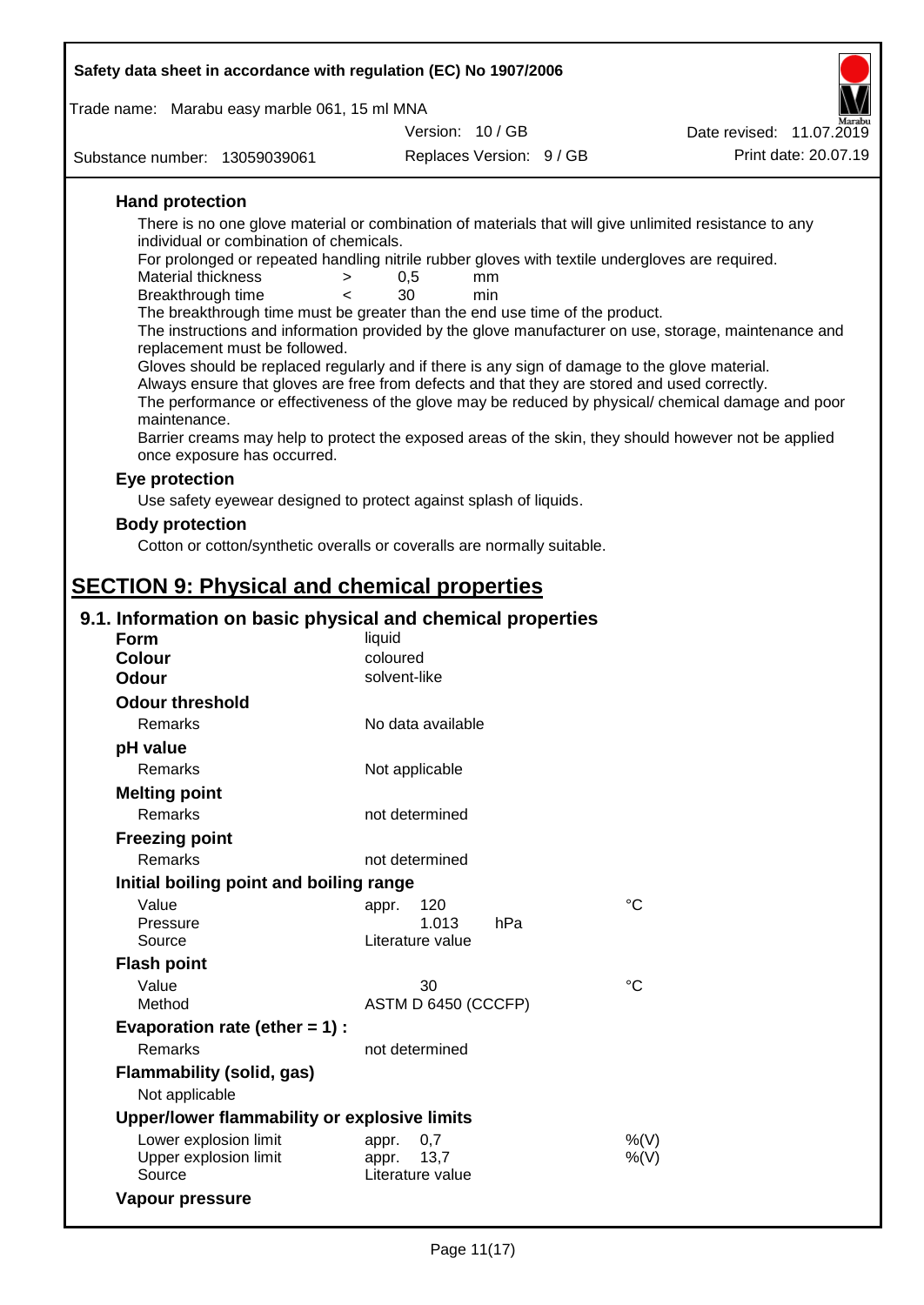| Safety data sheet in accordance with regulation (EC) No 1907/2006 |                                      |                       |    |                   |                             |
|-------------------------------------------------------------------|--------------------------------------|-----------------------|----|-------------------|-----------------------------|
| Trade name: Marabu easy marble 061, 15 ml MNA                     |                                      |                       |    |                   |                             |
|                                                                   | Version: 10 / GB                     |                       |    |                   | Date revised:<br>11.07.2019 |
| Substance number: 13059039061                                     | Replaces Version: 9 / GB             |                       |    |                   | Print date: 20.07.19        |
| Value                                                             | 8                                    |                       |    | hPa               |                             |
| Temperature<br>Method                                             | 20<br>calculated                     | $\rm ^{\circ}C$       |    |                   |                             |
| <b>Vapour density</b>                                             |                                      |                       |    |                   |                             |
| <b>Remarks</b>                                                    | not determined                       |                       |    |                   |                             |
| <b>Density</b>                                                    |                                      |                       |    |                   |                             |
| Value<br>Temperature<br>Method                                    | 0,96<br>20<br><b>DIN EN ISO 2811</b> | $^{\circ}C$           |    | g/cm <sup>3</sup> |                             |
| Solubility in water                                               |                                      |                       |    |                   |                             |
| Remarks                                                           | partially miscible                   |                       |    |                   |                             |
| <b>Partition coefficient: n-octanol/water</b>                     |                                      |                       |    |                   |                             |
| Remarks                                                           | Not applicable                       |                       |    |                   |                             |
| Ignition temperature                                              |                                      |                       |    |                   |                             |
| Value<br>Source                                                   | 200<br>appr.<br>Literature value     |                       |    | $\rm ^{\circ}C$   |                             |
| <b>Viscosity</b>                                                  |                                      |                       |    |                   |                             |
| dynamic                                                           |                                      |                       |    |                   |                             |
| Value<br>Temperature                                              | 30<br>40                             | to<br>$\rm ^{\circ}C$ | 50 | mPa.s             |                             |
| <b>Efflux time</b>                                                |                                      |                       |    |                   |                             |
| Value<br>Temperature<br>Method                                    | 25<br>20<br>DIN 53211 4 mm           | to<br>$^{\circ}C$     | 70 | S                 |                             |
| <b>Explosive properties</b>                                       |                                      |                       |    |                   |                             |
| evaluation                                                        | no                                   |                       |    |                   |                             |
| <b>Oxidising properties</b>                                       |                                      |                       |    |                   |                             |
| evaluation                                                        | None known                           |                       |    |                   |                             |
| 9.2. Other information                                            |                                      |                       |    |                   |                             |

## **Other information**

The physical specifications are approximate values and refer to the used safety relevant component(s).

# **SECTION 10: Stability and reactivity**

## **10.1. Reactivity**

No hazardous reactions when stored and handled according to prescribed instructions.

## **10.2. Chemical stability**

Stable under recommended storage and handling conditions (see section 7).

## **10.3. Possibility of hazardous reactions**

Keep away from oxidising agents, strongly alkaline and strongly acid materials in order to avoid exothermic reactions.

## **10.4. Conditions to avoid**

When exposed to high temperatures may produce hazardous decomposition products.

## **10.5. Incompatible materials**

No hazardous reactions when stored and handled according to prescribed instructions.

## **10.6. Hazardous decomposition products**

See chapter 5.2 (Firefighting measures - Special hazards arising from the substance or mixture).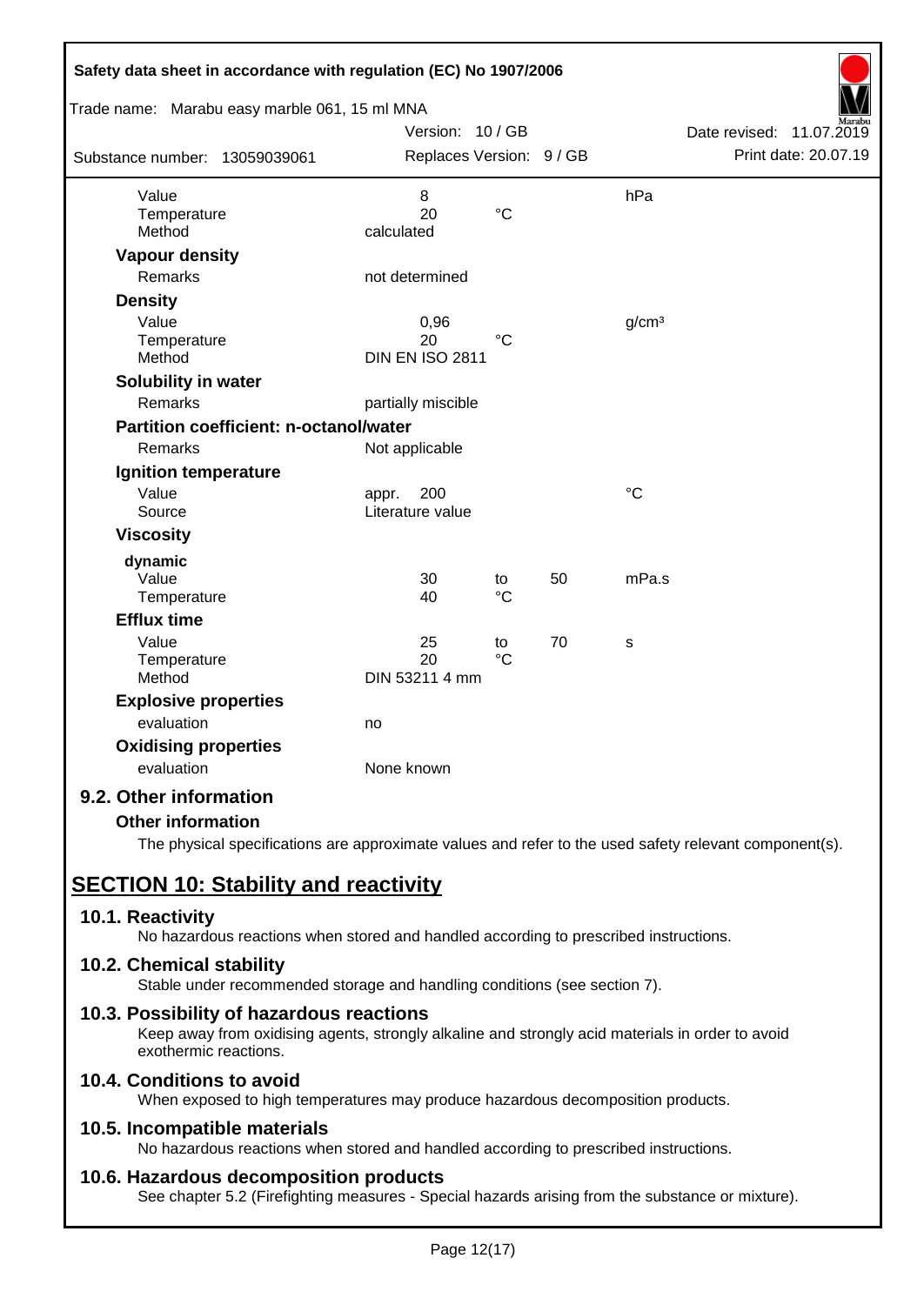| Safety data sheet in accordance with regulation (EC) No 1907/2006                                                                                                                                                                                                                                                                                                                                                                                                                                                                                                                                                                                                                                                                                |                                                                                                       |                                                                   |       |                          |  |  |  |
|--------------------------------------------------------------------------------------------------------------------------------------------------------------------------------------------------------------------------------------------------------------------------------------------------------------------------------------------------------------------------------------------------------------------------------------------------------------------------------------------------------------------------------------------------------------------------------------------------------------------------------------------------------------------------------------------------------------------------------------------------|-------------------------------------------------------------------------------------------------------|-------------------------------------------------------------------|-------|--------------------------|--|--|--|
| Trade name: Marabu easy marble 061, 15 ml MNA                                                                                                                                                                                                                                                                                                                                                                                                                                                                                                                                                                                                                                                                                                    |                                                                                                       |                                                                   |       |                          |  |  |  |
|                                                                                                                                                                                                                                                                                                                                                                                                                                                                                                                                                                                                                                                                                                                                                  |                                                                                                       | Version: 10/GB                                                    |       | Date revised: 11.07.2019 |  |  |  |
| Substance number: 13059039061                                                                                                                                                                                                                                                                                                                                                                                                                                                                                                                                                                                                                                                                                                                    |                                                                                                       | Replaces Version: 9 / GB                                          |       | Print date: 20.07.19     |  |  |  |
|                                                                                                                                                                                                                                                                                                                                                                                                                                                                                                                                                                                                                                                                                                                                                  |                                                                                                       |                                                                   |       |                          |  |  |  |
| <b>SECTION 11: Toxicological information</b>                                                                                                                                                                                                                                                                                                                                                                                                                                                                                                                                                                                                                                                                                                     |                                                                                                       |                                                                   |       |                          |  |  |  |
| 11.1. Information on toxicological effects                                                                                                                                                                                                                                                                                                                                                                                                                                                                                                                                                                                                                                                                                                       |                                                                                                       |                                                                   |       |                          |  |  |  |
| <b>Acute oral toxicity (Components)</b>                                                                                                                                                                                                                                                                                                                                                                                                                                                                                                                                                                                                                                                                                                          |                                                                                                       |                                                                   |       |                          |  |  |  |
| 1-Methoxy-2-propanol                                                                                                                                                                                                                                                                                                                                                                                                                                                                                                                                                                                                                                                                                                                             |                                                                                                       |                                                                   |       |                          |  |  |  |
| Species                                                                                                                                                                                                                                                                                                                                                                                                                                                                                                                                                                                                                                                                                                                                          | rat                                                                                                   |                                                                   |       |                          |  |  |  |
| LD50                                                                                                                                                                                                                                                                                                                                                                                                                                                                                                                                                                                                                                                                                                                                             |                                                                                                       | 5200                                                              | mg/kg |                          |  |  |  |
| <b>Acute dermal toxicity (Components)</b>                                                                                                                                                                                                                                                                                                                                                                                                                                                                                                                                                                                                                                                                                                        |                                                                                                       |                                                                   |       |                          |  |  |  |
| 1-Methoxy-2-propanol                                                                                                                                                                                                                                                                                                                                                                                                                                                                                                                                                                                                                                                                                                                             |                                                                                                       |                                                                   |       |                          |  |  |  |
| <b>Species</b>                                                                                                                                                                                                                                                                                                                                                                                                                                                                                                                                                                                                                                                                                                                                   | rabbit                                                                                                |                                                                   |       |                          |  |  |  |
| LD50                                                                                                                                                                                                                                                                                                                                                                                                                                                                                                                                                                                                                                                                                                                                             |                                                                                                       | 14000                                                             | mg/kg |                          |  |  |  |
| <b>Acute inhalational toxicity</b>                                                                                                                                                                                                                                                                                                                                                                                                                                                                                                                                                                                                                                                                                                               |                                                                                                       |                                                                   |       |                          |  |  |  |
| Remarks                                                                                                                                                                                                                                                                                                                                                                                                                                                                                                                                                                                                                                                                                                                                          |                                                                                                       | Based on available data, the classification criteria are not met. |       |                          |  |  |  |
| <b>Skin corrosion/irritation</b>                                                                                                                                                                                                                                                                                                                                                                                                                                                                                                                                                                                                                                                                                                                 |                                                                                                       |                                                                   |       |                          |  |  |  |
| Remarks                                                                                                                                                                                                                                                                                                                                                                                                                                                                                                                                                                                                                                                                                                                                          |                                                                                                       | Based on available data, the classification criteria are not met. |       |                          |  |  |  |
| Serious eye damage/irritation                                                                                                                                                                                                                                                                                                                                                                                                                                                                                                                                                                                                                                                                                                                    |                                                                                                       |                                                                   |       |                          |  |  |  |
| Remarks                                                                                                                                                                                                                                                                                                                                                                                                                                                                                                                                                                                                                                                                                                                                          |                                                                                                       | Based on available data, the classification criteria are not met. |       |                          |  |  |  |
| <b>Sensitization</b>                                                                                                                                                                                                                                                                                                                                                                                                                                                                                                                                                                                                                                                                                                                             |                                                                                                       |                                                                   |       |                          |  |  |  |
| Remarks                                                                                                                                                                                                                                                                                                                                                                                                                                                                                                                                                                                                                                                                                                                                          |                                                                                                       | Based on available data, the classification criteria are not met. |       |                          |  |  |  |
| <b>Mutagenicity</b><br>Remarks                                                                                                                                                                                                                                                                                                                                                                                                                                                                                                                                                                                                                                                                                                                   |                                                                                                       |                                                                   |       |                          |  |  |  |
|                                                                                                                                                                                                                                                                                                                                                                                                                                                                                                                                                                                                                                                                                                                                                  |                                                                                                       | Based on available data, the classification criteria are not met. |       |                          |  |  |  |
| <b>Reproductive toxicity</b><br>Remarks                                                                                                                                                                                                                                                                                                                                                                                                                                                                                                                                                                                                                                                                                                          |                                                                                                       | Based on available data, the classification criteria are not met. |       |                          |  |  |  |
| Carcinogenicity                                                                                                                                                                                                                                                                                                                                                                                                                                                                                                                                                                                                                                                                                                                                  |                                                                                                       |                                                                   |       |                          |  |  |  |
| Remarks                                                                                                                                                                                                                                                                                                                                                                                                                                                                                                                                                                                                                                                                                                                                          |                                                                                                       | Based on available data, the classification criteria are not met. |       |                          |  |  |  |
| <b>Specific Target Organ Toxicity (STOT)</b>                                                                                                                                                                                                                                                                                                                                                                                                                                                                                                                                                                                                                                                                                                     |                                                                                                       |                                                                   |       |                          |  |  |  |
|                                                                                                                                                                                                                                                                                                                                                                                                                                                                                                                                                                                                                                                                                                                                                  |                                                                                                       |                                                                   |       |                          |  |  |  |
| <b>Single exposure</b><br>Remarks                                                                                                                                                                                                                                                                                                                                                                                                                                                                                                                                                                                                                                                                                                                |                                                                                                       | The classification criteria are met.                              |       |                          |  |  |  |
| evaluation                                                                                                                                                                                                                                                                                                                                                                                                                                                                                                                                                                                                                                                                                                                                       |                                                                                                       | May cause drowsiness or dizziness.                                |       |                          |  |  |  |
| <b>Repeated exposure</b><br>Remarks                                                                                                                                                                                                                                                                                                                                                                                                                                                                                                                                                                                                                                                                                                              |                                                                                                       |                                                                   |       |                          |  |  |  |
|                                                                                                                                                                                                                                                                                                                                                                                                                                                                                                                                                                                                                                                                                                                                                  |                                                                                                       | Based on available data, the classification criteria are not met. |       |                          |  |  |  |
| <b>Aspiration hazard</b><br>Based on available data, the classification criteria are not met.                                                                                                                                                                                                                                                                                                                                                                                                                                                                                                                                                                                                                                                    |                                                                                                       |                                                                   |       |                          |  |  |  |
|                                                                                                                                                                                                                                                                                                                                                                                                                                                                                                                                                                                                                                                                                                                                                  |                                                                                                       |                                                                   |       |                          |  |  |  |
| <b>Experience in practice</b>                                                                                                                                                                                                                                                                                                                                                                                                                                                                                                                                                                                                                                                                                                                    |                                                                                                       |                                                                   |       |                          |  |  |  |
| Exposure to component solvents vapours concentration in excess of the stated occupational exposure<br>limit may result in adverse health effects such as mucous membrane and respiratory system irritation<br>and adverse effects on kidney, liver and central nervous system. Symptoms and signs include headache,<br>dizziness, fatigue, muscular weakness, drowsiness and in extreme cases, loss of consciousness.<br>Solvents may cause some of the above effects by absorption through the skin. Repeated or prolonged<br>contact with the mixture may cause removal of natural fat from the skin resulting in non-allergic contact<br>dermatitis and absorption through the skin. The liquid splashed in the eyes may cause irritation and |                                                                                                       |                                                                   |       |                          |  |  |  |
|                                                                                                                                                                                                                                                                                                                                                                                                                                                                                                                                                                                                                                                                                                                                                  | reversible damage. Ingestion may cause nausea, diarrhoea and vomiting. This takes into account, where |                                                                   |       |                          |  |  |  |

#### **Other information**

There are no data available on the mixture itself.

The mixture has been assessed following the additivity method of the GHS/CLP Regulation (EC) No 1272/2008.

known, delayed and immediate effects and also chronic effects of components from short-term and

long-term exposure by oral, inhalation and dermal routes of exposure and eye contact.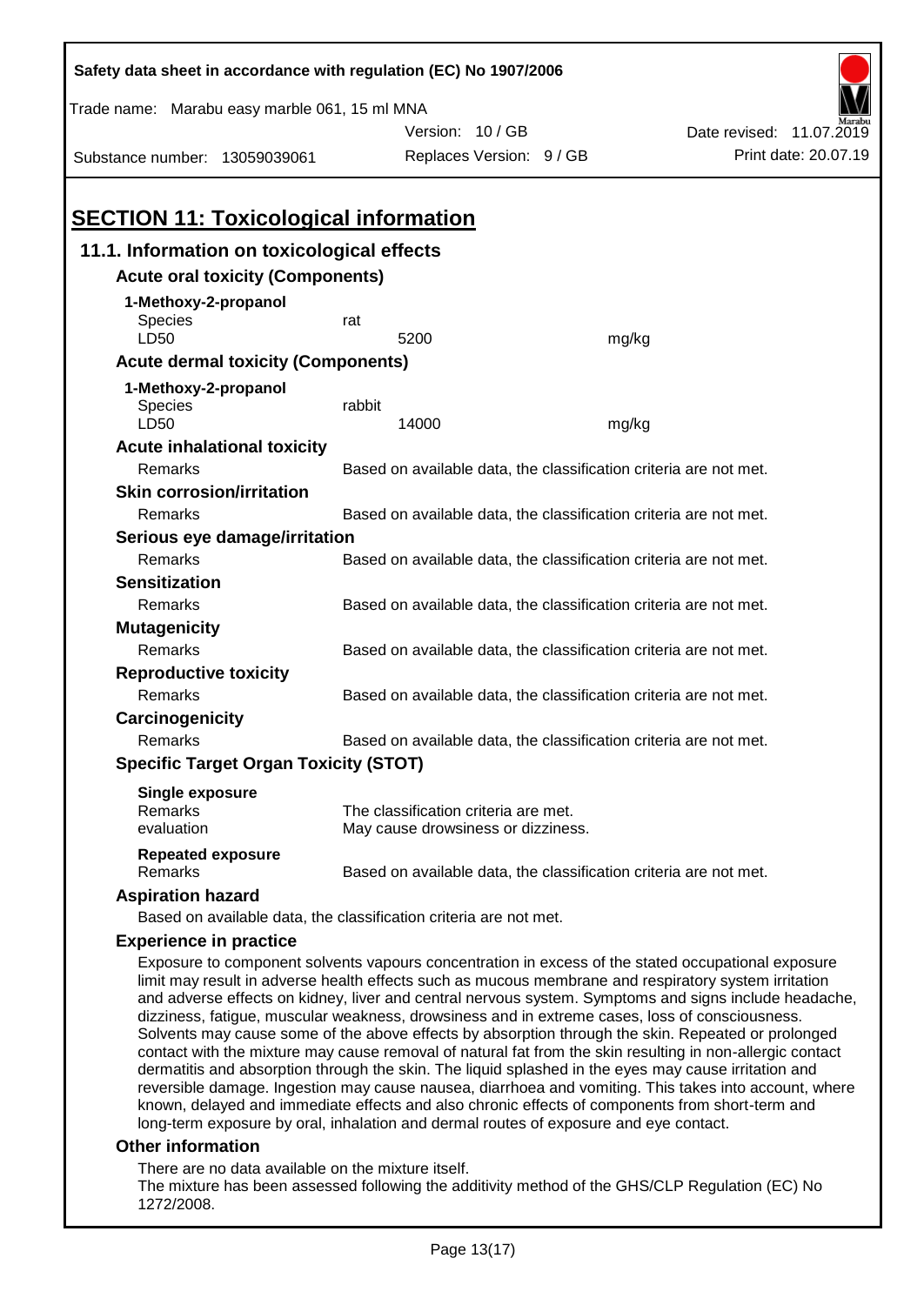| Safety data sheet in accordance with regulation (EC) No 1907/2006                                                                                                                              |                                                                                     |                          |      |                                                                                                  |
|------------------------------------------------------------------------------------------------------------------------------------------------------------------------------------------------|-------------------------------------------------------------------------------------|--------------------------|------|--------------------------------------------------------------------------------------------------|
| Trade name: Marabu easy marble 061, 15 ml MNA                                                                                                                                                  |                                                                                     |                          |      |                                                                                                  |
|                                                                                                                                                                                                |                                                                                     | Version: 10/GB           |      | Date revised: 11.07.2019                                                                         |
| Substance number: 13059039061                                                                                                                                                                  |                                                                                     | Replaces Version: 9 / GB |      | Print date: 20.07.19                                                                             |
| <b>SECTION 12: Ecological information</b>                                                                                                                                                      |                                                                                     |                          |      |                                                                                                  |
| 12.1. Toxicity                                                                                                                                                                                 |                                                                                     |                          |      |                                                                                                  |
| <b>General information</b><br>There are no data available on the mixture itself. Do not allow to enter drains or water courses. The<br>and is not classified as dangerous for the environment. |                                                                                     |                          |      | mixture has been assessed following the summation method of the CLP Regulation (EC) No 1272/2008 |
| <b>Fish toxicity (Components)</b>                                                                                                                                                              |                                                                                     |                          |      |                                                                                                  |
| 1-Methoxy-2-propanol<br>Species<br>LC <sub>0</sub>                                                                                                                                             | golden orfe (Leuciscus idus)<br>4600<br>$\geq$                                      |                          | mg/l |                                                                                                  |
| Duration of exposure                                                                                                                                                                           | 96                                                                                  | h                        |      |                                                                                                  |
| <b>Daphnia toxicity (Components)</b>                                                                                                                                                           |                                                                                     |                          |      |                                                                                                  |
| 1-Methoxy-2-propanol<br><b>Species</b><br><b>EC50</b><br>Duration of exposure                                                                                                                  | Daphnia magna<br>23300<br>48                                                        | h                        | mg/l |                                                                                                  |
| <b>Algae toxicity (Components)</b>                                                                                                                                                             |                                                                                     |                          |      |                                                                                                  |
| 1-Methoxy-2-propanol<br>Species<br><b>EC50</b><br>Duration of exposure                                                                                                                         | Desmodesmus<br>1000<br>$\geq$<br>168                                                | h                        | mg/l |                                                                                                  |
| <b>Bacteria toxicity (Components)</b>                                                                                                                                                          |                                                                                     |                          |      |                                                                                                  |
| 1-Methoxy-2-propanol<br>Species<br><b>EC50</b>                                                                                                                                                 | activated sludge<br>1000<br>>                                                       |                          | mg/l |                                                                                                  |
| 12.2. Persistence and degradability                                                                                                                                                            |                                                                                     |                          |      |                                                                                                  |
| <b>General information</b>                                                                                                                                                                     |                                                                                     |                          |      |                                                                                                  |
| No data available<br><b>Biodegradability (Components)</b>                                                                                                                                      |                                                                                     |                          |      |                                                                                                  |
| 1-Methoxy-2-propanol<br>Value<br>Duration of test<br>evaluation<br>Method                                                                                                                      | 90<br>28<br>Readily biodegradable (according to OECD criteria)<br><b>OECD 301 F</b> | d                        | %    |                                                                                                  |
| 12.3. Bioaccumulative potential<br><b>General information</b>                                                                                                                                  |                                                                                     |                          |      |                                                                                                  |
| There are no data available on the mixture itself.<br><b>Partition coefficient: n-octanol/water</b><br>Remarks                                                                                 | Not applicable                                                                      |                          |      |                                                                                                  |
| 12.4. Mobility in soil<br><b>General information</b><br>There are no data available on the mixture itself.                                                                                     |                                                                                     |                          |      |                                                                                                  |
| 12.5. Results of PBT and vPvB assessment<br><b>General information</b><br>There are no data available on the mixture itself.                                                                   |                                                                                     |                          |      |                                                                                                  |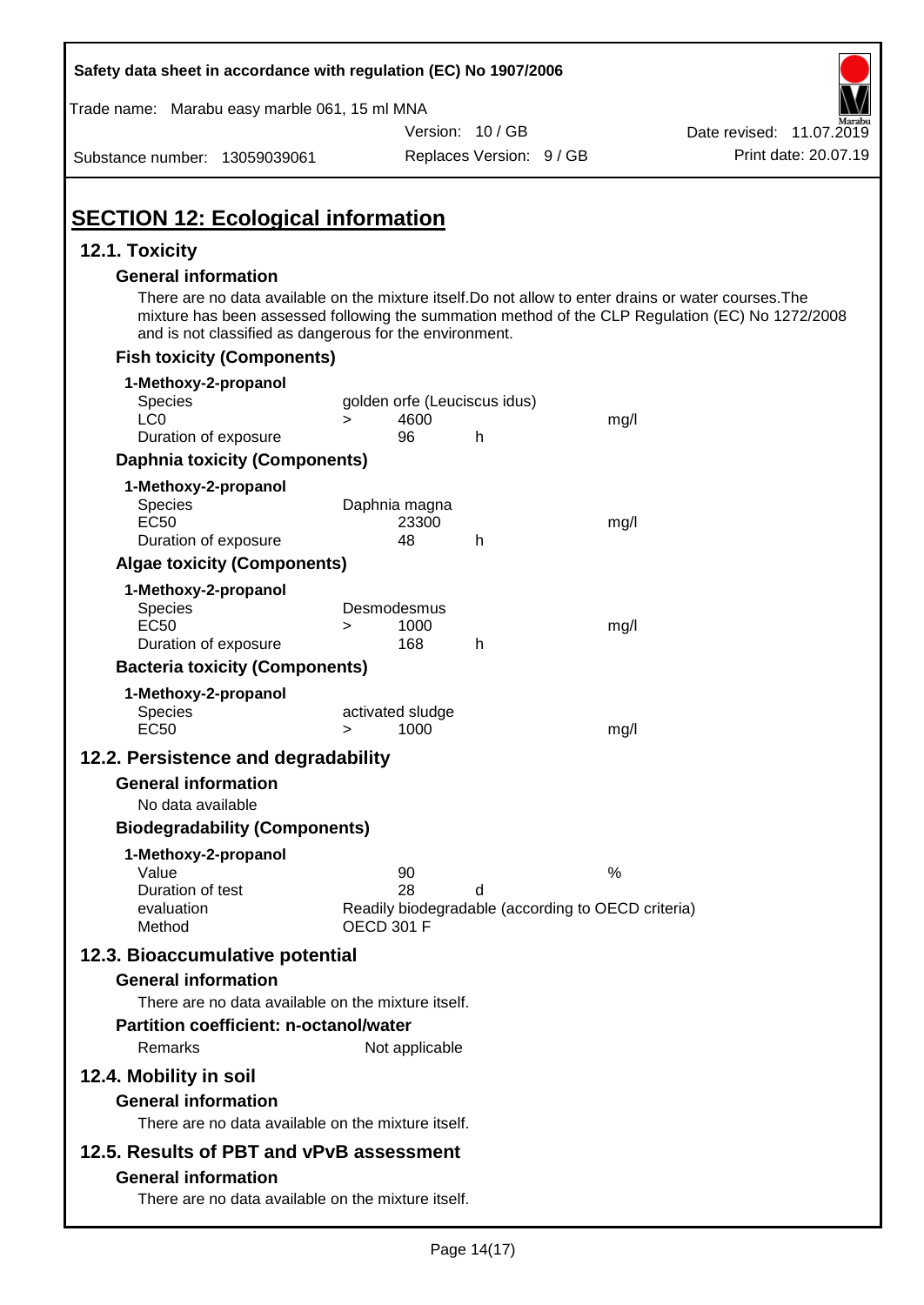#### **Safety data sheet in accordance with regulation (EC) No 1907/2006**

Trade name: Marabu easy marble 061, 15 ml MNA

Version: 10 / GB

Substance number: 13059039061

Replaces Version: 9 / GB Print date: 20.07.19 Date revised: 11.07.2019

## **12.6. Other adverse effects**

#### **General information**

There are no data available on the mixture itself.

# **SECTION 13: Disposal considerations**

## **13.1. Waste treatment methods**

#### **Disposal recommendations for the product**

Do not allow to enter drains or water courses.

Wastes and emptied containers should be classified in accordance with relevant national regulation. The European Waste Catalogue classification of this product, when disposed of as waste is

EWC waste code 08 01 11<sup>\*</sup> waste paint and varnish containing organic solvents or other dangerous substances

If this product is mixed with other wastes, the original waste product code may no longer apply and the appropriate code should be assigned.

For further information contact your local waste authority.

#### **Disposal recommendations for packaging**

Using information provided in this safety data sheet, advice should be obtained from the relevant waste authority on the classification of empty containers.

Empty containers must be scrapped or reconditioned.

Not emptied containers are hazardous waste (waste code number 150110).

# **SECTION 14: Transport information**

## **Land transport ADR/RID**

- **14.1. UN number**
	- UN 1263
- **14.2. UN proper shipping name**
	- **DAINIT**

| <b>FAIN</b>                         |      |
|-------------------------------------|------|
| 14.3. Transport hazard class(es)    |      |
| Class                               | 3    |
| Label                               | 3    |
| 14.4. Packing group                 |      |
| Packing group                       | Ш    |
| Special provision                   | 640E |
| <b>Limited Quantity</b>             | 51   |
| <b>Transport category</b>           | 3    |
| <b>14.5. Environmental hazards</b>  |      |
|                                     |      |
| Tunnel restriction code             | D/E  |
| <b>Marine transport IMDG/GGVSee</b> |      |
| 14.1. UN number                     |      |
| UN 1263                             |      |
| 14.2. UN proper shipping name       |      |
| <b>PAINT</b>                        |      |
| 14.3. Transport hazard class(es)    |      |
| Class                               | 3    |
| 14.4. Packing group                 |      |
| Packing group                       | Ш    |
| <b>14.5. Environmental hazards</b>  |      |
| no                                  |      |

#### **Air transport ICAO/IATA 14.1. UN number** UN 1263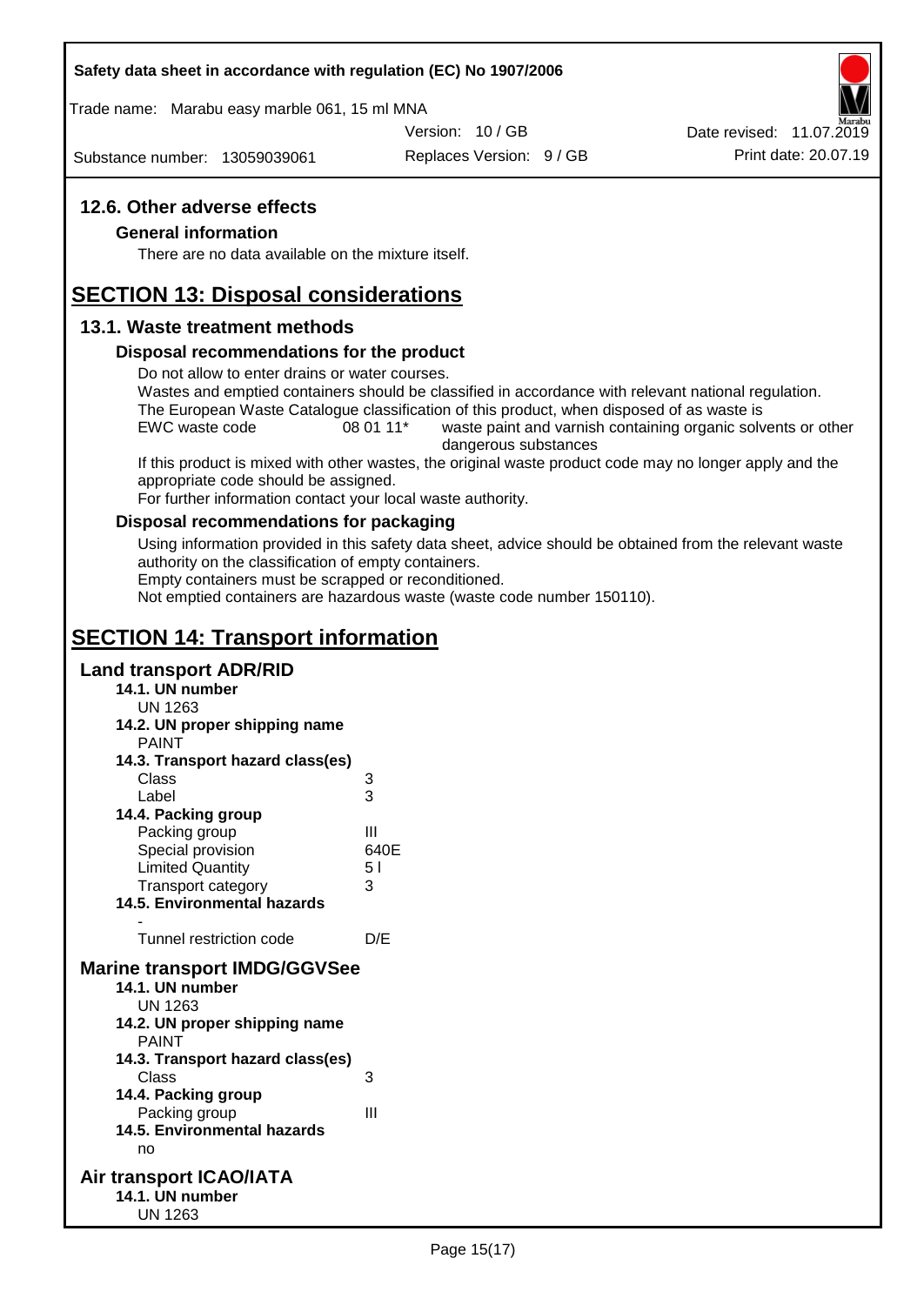| Safety data sheet in accordance with regulation (EC) No 1907/2006                                                                                                                                                                                                                                    |                                                                        |                          |           |    |                          |    |
|------------------------------------------------------------------------------------------------------------------------------------------------------------------------------------------------------------------------------------------------------------------------------------------------------|------------------------------------------------------------------------|--------------------------|-----------|----|--------------------------|----|
| Trade name: Marabu easy marble 061, 15 ml MNA                                                                                                                                                                                                                                                        |                                                                        |                          |           |    |                          |    |
|                                                                                                                                                                                                                                                                                                      | Version: 10/GB                                                         |                          |           |    | Date revised: 11.07.2019 |    |
| Substance number: 13059039061                                                                                                                                                                                                                                                                        |                                                                        | Replaces Version: 9 / GB |           |    | Print date: 20.07.19     |    |
| 14.2. UN proper shipping name                                                                                                                                                                                                                                                                        |                                                                        |                          |           |    |                          |    |
| <b>PAINT</b>                                                                                                                                                                                                                                                                                         |                                                                        |                          |           |    |                          |    |
| 14.3. Transport hazard class(es)<br>Class                                                                                                                                                                                                                                                            | 3                                                                      |                          |           |    |                          |    |
| 14.4. Packing group                                                                                                                                                                                                                                                                                  |                                                                        |                          |           |    |                          |    |
| Packing group                                                                                                                                                                                                                                                                                        | III                                                                    |                          |           |    |                          |    |
| 14.5. Environmental hazards                                                                                                                                                                                                                                                                          |                                                                        |                          |           |    |                          |    |
| Information for all modes of transport<br>14.6. Special precautions for user<br>Transport within the user's premises:<br>Always transport in closed containers that are upright and secure.<br>Ensure that persons transporting the product know what to do in the event of an accident or spillage. |                                                                        |                          |           |    |                          |    |
| <b>Other information</b><br>14.7. Transport in bulk according to Annex II of Marpol and the IBC Code<br>no                                                                                                                                                                                           |                                                                        |                          |           |    |                          |    |
| <b>SECTION 15: Regulatory information ***</b>                                                                                                                                                                                                                                                        |                                                                        |                          |           |    |                          |    |
| 15.1. Safety, health and environmental regulations/legislation specific for the substance                                                                                                                                                                                                            |                                                                        |                          |           |    |                          |    |
| or mixture                                                                                                                                                                                                                                                                                           |                                                                        |                          |           |    |                          |    |
| Major-accident categories acc. 96/82/EC                                                                                                                                                                                                                                                              |                                                                        |                          |           |    |                          |    |
| Category<br>6                                                                                                                                                                                                                                                                                        | Flammable                                                              |                          | 5.000.000 | kg | 50.000.000               | kg |
| <b>VOC ***</b>                                                                                                                                                                                                                                                                                       |                                                                        |                          |           |    |                          |    |
| VOC (EU)<br>VOC (EU)                                                                                                                                                                                                                                                                                 | 73,16                                                                  | %<br>702,3               | g/l       |    |                          |    |
| Other information ***                                                                                                                                                                                                                                                                                |                                                                        |                          |           |    |                          |    |
| The product does not contain substances of very high concern (SVHC).                                                                                                                                                                                                                                 |                                                                        |                          |           |    |                          |    |
| <b>Other information</b>                                                                                                                                                                                                                                                                             |                                                                        |                          |           |    |                          |    |
| All components are contained in the AICS inventory.                                                                                                                                                                                                                                                  |                                                                        |                          |           |    |                          |    |
| All components are contained in the TSCA inventory or exempted.<br>All components are contained in the DSL or NDSL inventory.                                                                                                                                                                        |                                                                        |                          |           |    |                          |    |
| 15.2. Chemical safety assessment                                                                                                                                                                                                                                                                     |                                                                        |                          |           |    |                          |    |
| For this preparation a chemical safety assessment has not been carried out.                                                                                                                                                                                                                          |                                                                        |                          |           |    |                          |    |
| <b>SECTION 16: Other information</b>                                                                                                                                                                                                                                                                 |                                                                        |                          |           |    |                          |    |
| <b>Hazard statements listed in Chapter 3</b>                                                                                                                                                                                                                                                         |                                                                        |                          |           |    |                          |    |
| <b>EUH066</b>                                                                                                                                                                                                                                                                                        | Repeated exposure may cause skin dryness or cracking.                  |                          |           |    |                          |    |
| H226                                                                                                                                                                                                                                                                                                 | Flammable liquid and vapour.                                           |                          |           |    |                          |    |
| H302<br>H304                                                                                                                                                                                                                                                                                         | Harmful if swallowed.<br>May be fatal if swallowed and enters airways. |                          |           |    |                          |    |
| H312                                                                                                                                                                                                                                                                                                 | Harmful in contact with skin.                                          |                          |           |    |                          |    |
| H315                                                                                                                                                                                                                                                                                                 | Causes skin irritation.                                                |                          |           |    |                          |    |
| H318                                                                                                                                                                                                                                                                                                 | Causes serious eye damage.                                             |                          |           |    |                          |    |
| H332<br>H335                                                                                                                                                                                                                                                                                         | Harmful if inhaled.<br>May cause respiratory irritation.               |                          |           |    |                          |    |
| H336                                                                                                                                                                                                                                                                                                 | May cause drowsiness or dizziness.                                     |                          |           |    |                          |    |
| <b>H360D</b>                                                                                                                                                                                                                                                                                         | May damage the unborn child.                                           |                          |           |    |                          |    |
| <b>CLP categories listed in Chapter 3</b>                                                                                                                                                                                                                                                            |                                                                        |                          |           |    |                          |    |
| Acute Tox. 4<br>Asp. Tox. 1                                                                                                                                                                                                                                                                          | Acute toxicity, Category 4<br>Aspiration hazard, Category 1            |                          |           |    |                          |    |
|                                                                                                                                                                                                                                                                                                      |                                                                        |                          |           |    |                          |    |